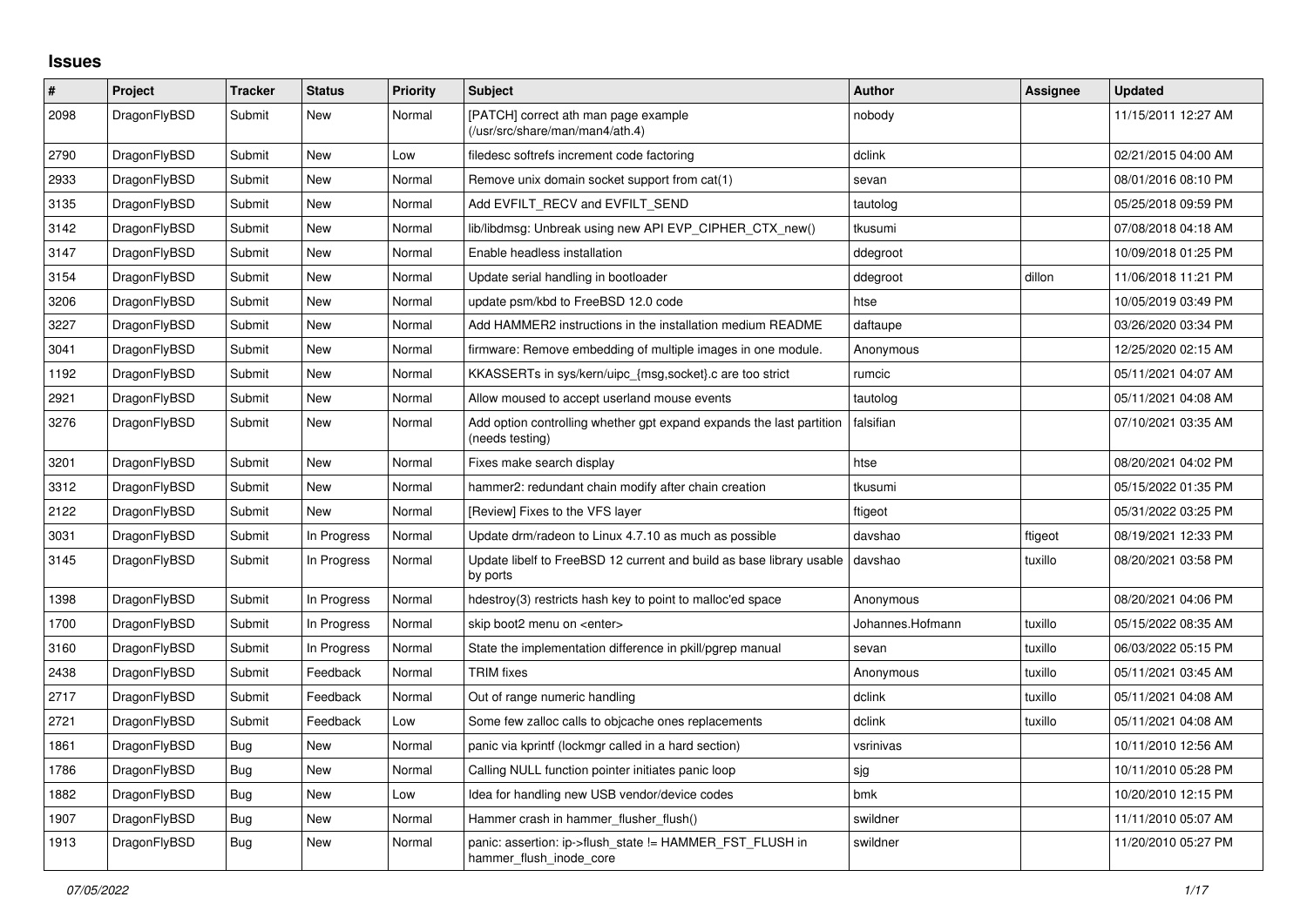| $\pmb{\#}$ | Project      | <b>Tracker</b> | <b>Status</b> | <b>Priority</b> | Subject                                                                                                                                                                                           | <b>Author</b>      | Assignee | <b>Updated</b>      |
|------------|--------------|----------------|---------------|-----------------|---------------------------------------------------------------------------------------------------------------------------------------------------------------------------------------------------|--------------------|----------|---------------------|
| 1916       | DragonFlyBSD | <b>Bug</b>     | <b>New</b>    | Normal          | Constant crashes on x86_64 with UFS                                                                                                                                                               | lentferj           |          | 11/21/2010 07:40 PM |
| 1920       | DragonFlyBSD | <b>Bug</b>     | <b>New</b>    | High            | system hangs                                                                                                                                                                                      | zhtw               |          | 11/22/2010 08:59 AM |
| 1917       | DragonFlyBSD | <b>Bug</b>     | New           | Normal          | panic: assertion: (RB_EMPTY(&ip->rec_tree) && (ip->flags &<br>HAMMER_INODE_XDIRTY) == 0)    (!RB_EMPTY(&ip->rec_tree)<br>&& (ip->flags & HAMMER_INODE_XDIRTY) != 0) in<br>hammer flush inode done | qhwt.dfly          |          | 11/24/2010 03:23 AM |
| 1430       | DragonFlyBSD | Bug            | New           | Normal          | Buggy w(1)?                                                                                                                                                                                       | hasso              | alexh    | 11/24/2010 08:09 AM |
| 1538       | DragonFlyBSD | <b>Bug</b>     | New           | Low             | mountroot should probe file systems                                                                                                                                                               | corecode           | alexh    | 11/24/2010 06:35 PM |
| 1923       | DragonFlyBSD | <b>Bug</b>     | New           | Normal          | Abysmal NFS performance with IPv6                                                                                                                                                                 | ftigeot            |          | 12/05/2010 09:34 PM |
| 1463       | DragonFlyBSD | <b>Bug</b>     | New           | Normal          | Mountroot before drives are initialized                                                                                                                                                           | elekktretterr      |          | 12/07/2010 01:30 PM |
| 1935       | DragonFlyBSD | <b>Bug</b>     | New           | Normal          | mouse does not work after switching between x and console                                                                                                                                         | shamaz             |          | 12/13/2010 10:06 AM |
| 1939       | DragonFlyBSD | Bug            | New           | Normal          | Panic on nightly build and stress test box                                                                                                                                                        | lentferj           |          | 12/18/2010 08:41 AM |
| 599        | DragonFlyBSD | <b>Bug</b>     | New           | Urgent          | 1.9.0 reproducable panic                                                                                                                                                                          | pavalos            |          | 12/22/2010 01:08 AM |
| 1941       | DragonFlyBSD | <b>Bug</b>     | New           | Normal          | wlan config crash                                                                                                                                                                                 | abandon.every.hope |          | 12/24/2010 07:54 PM |
| 1943       | DragonFlyBSD | <b>Bug</b>     | <b>New</b>    | Normal          | hammer assertion panic                                                                                                                                                                            | peter              |          | 12/27/2010 12:45 AM |
| 1944       | DragonFlyBSD | Bug            | New           | Normal          | panic: backing_object 0xdea7b258 was somehow re-referenced<br>during collapse!                                                                                                                    | sepherosa          |          | 12/27/2010 02:06 AM |
| 1951       | DragonFlyBSD | <b>Bug</b>     | New           | Normal          | dma timeouts at phyaddr on a good hdd                                                                                                                                                             | peur.neu           |          | 01/04/2011 07:12 AM |
| 1959       | DragonFlyBSD | <b>Bug</b>     | New           | Normal          | DFBSD v2.9.1.422.gc98f2 - Panic during boot - IPv6 and PF                                                                                                                                         | tuxillo            |          | 01/13/2011 03:37 AM |
| 1884       | DragonFlyBSD | Bug            | New           | Normal          | System completely freezes while listening music (devbuf: malloc<br>limit exceeded)                                                                                                                | shamaz             |          | 01/24/2011 05:00 PM |
| 1946       | DragonFlyBSD | <b>Bug</b>     | New           | Normal          | ieee80211 panic                                                                                                                                                                                   | pavalos            | josepht  | 01/27/2011 06:00 PM |
| 1961       | DragonFlyBSD | <b>Bug</b>     | <b>New</b>    | Normal          | Can't create dump from DDB                                                                                                                                                                        | shamaz             |          | 01/29/2011 09:02 PM |
| 1949       | DragonFlyBSD | <b>Bug</b>     | New           | Normal          | iwn panic                                                                                                                                                                                         | pavalos            |          | 01/30/2011 03:21 AM |
| 1873       | DragonFlyBSD | <b>Bug</b>     | New           | Normal          | Panic upon usb mouse detach and reattaching                                                                                                                                                       | rumcic             |          | 02/01/2011 09:53 AM |
| 1964       | DragonFlyBSD | <b>Bug</b>     | New           | Normal          | iwn (panic assertion : wlan assert serialized)                                                                                                                                                    | sjmm.ptr           | josepht  | 02/01/2011 12:57 PM |
| 1969       | DragonFlyBSD | <b>Bug</b>     | New           | Normal          | pf-related network problem                                                                                                                                                                        | pavalos            | lentferj | 02/01/2011 06:57 PM |
| 1990       | DragonFlyBSD | <b>Bug</b>     | New           | Normal          | /mnt too large to mount                                                                                                                                                                           | peur.neu           |          | 02/16/2011 11:24 PM |
| 2020       | DragonFlyBSD | <b>Bug</b>     | New           | Low             | Port brcm80211 driver from Linux to DragonFly BSD                                                                                                                                                 | studer             |          | 03/05/2011 10:54 PM |
| 2008       | DragonFlyBSD | <b>Bug</b>     | New           | Normal          | lwkt_setcpu_remote: td->td_flags 00800621 console flood                                                                                                                                           | pavalos            |          | 03/06/2011 09:37 PM |
| 2004       | DragonFlyBSD | <b>Bug</b>     | New           | Normal          | LWKT_WAIT_IPIQ panic                                                                                                                                                                              | steve              |          | 03/08/2011 05:46 PM |
| 1984       | DragonFlyBSD | <b>Bug</b>     | New           | Normal          | hammer mount fails after crash - HAMMER: FIFO record bad head<br>signature                                                                                                                        | thomas.nikolajsen  |          | 03/08/2011 06:57 PM |
| 2048       | DragonFlyBSD | <b>Bug</b>     | New           | Normal          | panic: ffs_sync: rofs mod                                                                                                                                                                         | pavalos            |          | 04/12/2011 05:45 AM |
| 2051       | DragonFlyBSD | <b>Bug</b>     | New           | Normal          | No ipv6 lan route entry created on 2.10                                                                                                                                                           | ftigeot            |          | 04/21/2011 10:37 AM |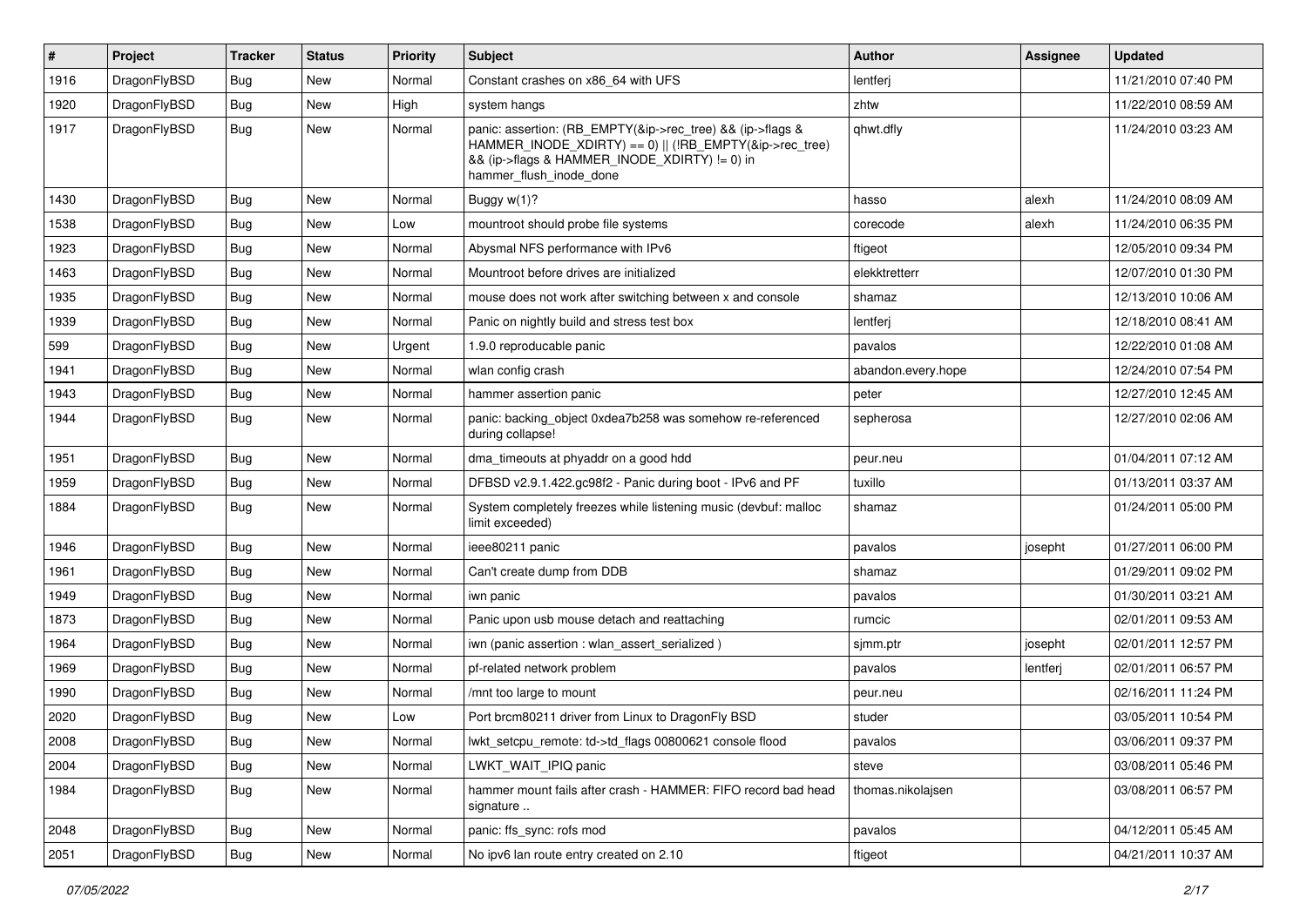| $\sharp$ | Project      | <b>Tracker</b> | <b>Status</b> | <b>Priority</b> | Subject                                                                                       | Author       | <b>Assignee</b> | <b>Updated</b>      |
|----------|--------------|----------------|---------------|-----------------|-----------------------------------------------------------------------------------------------|--------------|-----------------|---------------------|
| 2055     | DragonFlyBSD | Bug            | New           | Normal          | $ssh + IPV6 + bridge \Rightarrow$ connection freezes                                          | steve        |                 | 04/24/2011 07:13 PM |
| 2052     | DragonFlyBSD | Bug            | <b>New</b>    | Normal          | Kernel panic: CPU APIC ID out of range                                                        | Anonymous    |                 | 05/02/2011 11:06 AM |
| 1874     | DragonFlyBSD | <b>Bug</b>     | <b>New</b>    | Normal          | mpd listening on all IPs, accepting only on one                                               | rumcic       |                 | 05/08/2011 01:01 PM |
| 2075     | DragonFlyBSD | <b>Bug</b>     | New           | Normal          | pflogd on x86 64                                                                              | fanch        |                 | 05/16/2011 04:04 PM |
| 2072     | DragonFlyBSD | Bug            | <b>New</b>    | Normal          | Fatal trap 12: stopped at lwkt send ipig3                                                     | rumcic       |                 | 05/17/2011 04:12 AM |
| 2077     | DragonFlyBSD | <b>Bug</b>     | New           | Normal          | USB devices conflicting                                                                       | srussell     |                 | 05/17/2011 05:12 PM |
| 2078     | DragonFlyBSD | <b>Bug</b>     | <b>New</b>    | Normal          | DFBSD i386 v2.11.0.201.g3ed2f - Panic during installworld into a<br>vn0 device                | tuxillo      |                 | 05/19/2011 07:50 PM |
| 2082     | DragonFlyBSD | Bug            | <b>New</b>    | Normal          | dfbsd 2.10.1 amd64 - mc port build error with 'bmake bin-install'                             | sun-doctor   |                 | 05/25/2011 07:18 PM |
| 2080     | DragonFlyBSD | <b>Bug</b>     | New           | Normal          | panic: lockmgr thrd_sleep: called from interrupt, ipi, or hard code<br>section                | rumcic       |                 | 05/30/2011 05:06 PM |
| 2085     | DragonFlyBSD | Bug            | <b>New</b>    | Normal          | panic: assertion: (m->flags & PG_MAPPED) == 0 in<br>vm_page_free_toq                          | vsrinivas    |                 | 06/10/2011 07:48 AM |
| 2071     | DragonFlyBSD | Bug            | New           | High            | Panic on assertion: $(int)(flag->seq - seq) > 0$ in hammer flusher flush<br>after inode error | vsrinivas    |                 | 06/12/2011 07:59 AM |
| 2094     | DragonFlyBSD | Bug            | <b>New</b>    | Normal          | Segfault when gdb printing backtrace from core dump                                           | greenrd      |                 | 06/25/2011 04:14 PM |
| 2095     | DragonFlyBSD | <b>Bug</b>     | New           | Low             | Running installer post-install: Unsupported DFUI transport "                                  | greenrd      |                 | 06/26/2011 09:20 AM |
| 1867     | DragonFlyBSD | <b>Bug</b>     | <b>New</b>    | Normal          | it(4) motherboard and fan problems                                                            | tuxillo      |                 | 07/08/2011 10:48 AM |
| 2099     | DragonFlyBSD | <b>Bug</b>     | New           | Normal          | page fault panic in vm system                                                                 | pavalos      |                 | 07/10/2011 08:51 AM |
| 2104     | DragonFlyBSD | <b>Bug</b>     | New           | Normal          | network configuration seg. fault on install CD                                                | navratil     |                 | 07/26/2011 07:55 AM |
| 2107     | DragonFlyBSD | Bug            | New           | Normal          | 2.10.1 sata dvd drive issue                                                                   | ausppc       |                 | 07/31/2011 08:41 PM |
| 1532     | DragonFlyBSD | <b>Bug</b>     | New           | Low             | jemalloc doesn't work on DragonFly                                                            | hasso        | sjg             | 08/02/2011 01:14 AM |
| 2113     | DragonFlyBSD | <b>Bug</b>     | New           | Normal          | nmalloc threaded program fork leak                                                            | vsrinivas    | vsrinivas       | 08/11/2011 07:25 PM |
| 2117     | DragonFlyBSD | <b>Bug</b>     | New           | High            | ACPI and/or bce(4) problem with 2.11.0.673.g0d557 on HP DL380<br>G6                           | pauska       |                 | 08/22/2011 10:15 AM |
| 2115     | DragonFlyBSD | Bug            | New           | Normal          | [msk] system freeze after receive some paquet                                                 | bsdsx        |                 | 08/22/2011 10:22 AM |
| 2123     | DragonFlyBSD | <b>Bug</b>     | <b>New</b>    | Normal          | hammer is losing files                                                                        | schmir       |                 | 08/30/2011 07:56 PM |
| 2125     | DragonFlyBSD | <b>Bug</b>     | New           | Normal          | Weird garbage in dmesg                                                                        | herrgard     |                 | 08/30/2011 08:04 PM |
| 2124     | DragonFlyBSD | Bug            | <b>New</b>    | Normal          | getty repeating too quickly on port /dev/ttyv0                                                | sgeorge.ml   |                 | 09/01/2011 04:28 AM |
| 2129     | DragonFlyBSD | Bug            | <b>New</b>    | Normal          | DFBSD v2.11.0.661.gf9438 i386 - panic: lockmgr thrd_sleep                                     | tuxillo      |                 | 09/05/2011 09:49 AM |
| 2138     | DragonFlyBSD | <b>Bug</b>     | <b>New</b>    | Normal          | > 100% CPU usage                                                                              | robin.carey1 |                 | 09/26/2011 12:20 PM |
| 2140     | DragonFlyBSD | Bug            | New           | High            | hammer_io_delallocate panic with 'duplicate entry' message                                    | ttw          |                 | 10/07/2011 12:22 PM |
| 2153     | DragonFlyBSD | <b>Bug</b>     | New           | Normal          | Too many unuseful warnings at boot                                                            | juanfra684   |                 | 10/18/2011 10:16 PM |
| 2154     | DragonFlyBSD | <b>Bug</b>     | New           | Normal          | vkernel copyout() doesn't return EFAULT on error                                              | vsrinivas    |                 | 10/20/2011 03:53 AM |
| 2158     | DragonFlyBSD | <b>Bug</b>     | New           | Normal          | iwn panics with assertion on boot.                                                            | eocallaghan  |                 | 10/24/2011 04:13 PM |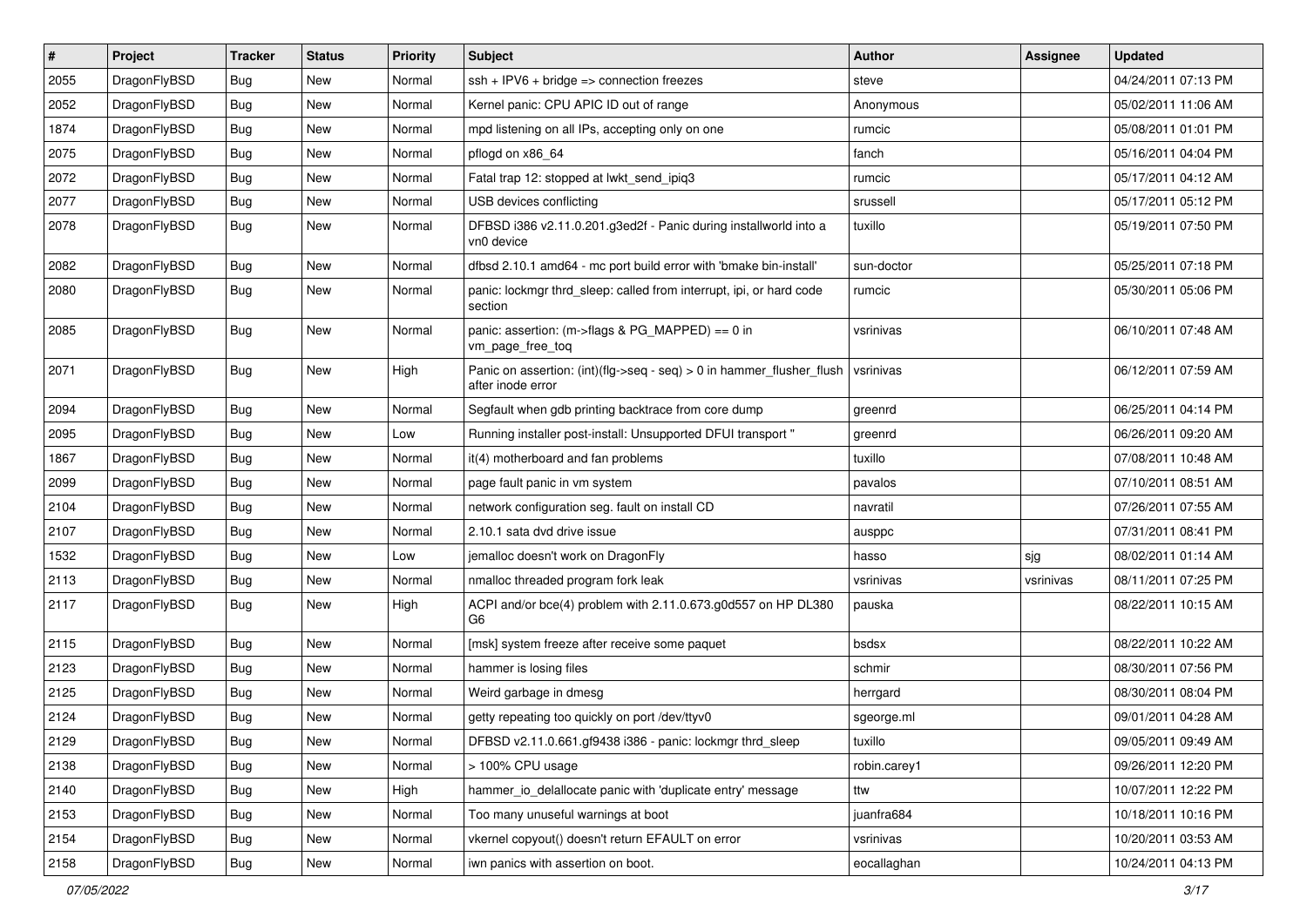| $\vert$ # | Project      | <b>Tracker</b> | <b>Status</b> | <b>Priority</b> | <b>Subject</b>                                                                                             | <b>Author</b> | Assignee | <b>Updated</b>      |
|-----------|--------------|----------------|---------------|-----------------|------------------------------------------------------------------------------------------------------------|---------------|----------|---------------------|
| 2164      | DragonFlyBSD | <b>Bug</b>     | <b>New</b>    | Normal          | panic on reboot from usb.                                                                                  | eocallaghan   |          | 10/27/2011 09:29 AM |
| 2161      | DragonFlyBSD | <b>Bug</b>     | <b>New</b>    | Normal          | Outdated xorg.conf file gets installed into etc and screws up mouse                                        | eocallaghan   |          | 10/27/2011 01:51 PM |
| 2166      | DragonFlyBSD | <b>Bug</b>     | <b>New</b>    | Normal          | DFBSD v2.13.0.109.g05b9d - Strange lockups                                                                 | tuxillo       |          | 10/29/2011 11:20 AM |
| 2045      | DragonFlyBSD | Bug            | <b>New</b>    | Normal          | ral(4): Fatal trap 12: page fault while in kernel mode (two panics)                                        | herrgard      |          | 11/03/2011 05:34 PM |
| 2171      | DragonFlyBSD | Bug            | <b>New</b>    | Normal          | DFBSD v2.13.0.151.gdc8442 - panic: assertion "(*ptep &<br>$(PG_MANAGED PG_V)$ == PG_V"                     | tuxillo       |          | 11/04/2011 05:06 PM |
| 2199      | DragonFlyBSD | Bug            | <b>New</b>    | Normal          | screen segfaults if utmpx isn't present                                                                    | pavalos       |          | 11/15/2011 10:52 PM |
| 2210      | DragonFlyBSD | <b>Bug</b>     | <b>New</b>    | Normal          | Bugtracker cannot assign default project for new users                                                     | ahuete.devel  |          | 11/17/2011 11:30 AM |
| 2224      | DragonFlyBSD | Bug            | <b>New</b>    | Normal          | v2.13.0.291.gaa7ec - Panic on fq while installing world                                                    | tuxillo       |          | 11/18/2011 01:40 AM |
| 2245      | DragonFlyBSD | <b>Bug</b>     | New           | Normal          | panic: assertion "ref < &td->td_toks_end" failed in lwkt_gettoken at<br>/usr/src/sys/kern/lwkt_token.c:588 | juanfra684    |          | 11/22/2011 07:41 PM |
| 2248      | DragonFlyBSD | Bug            | <b>New</b>    | Normal          | sysctl panic                                                                                               | pavalos       |          | 11/23/2011 06:23 PM |
| 2167      | DragonFlyBSD | <b>Bug</b>     | <b>New</b>    | Normal          | shutdown/reboot fails after uptime msg                                                                     | marino        |          | 11/28/2011 03:01 AM |
| 2092      | DragonFlyBSD | <b>Bug</b>     | <b>New</b>    | Normal          | Panic: Bad link elm 0x next->prev != elm                                                                   | masterblaster | dillon   | 12/04/2011 12:49 PM |
| 2254      | DragonFlyBSD | Bug            | <b>New</b>    | Normal          | panic: assertion "ref < &td->td_toks_end" failed in lwkt_gettoken at<br>/usr/src/sys/kern/lwkt_token.c:588 | eocallaghan   |          | 12/05/2011 10:21 PM |
| 2252      | DragonFlyBSD | Bug            | <b>New</b>    | Low             | snd hda not useable if loaded via /boot/loader.conf                                                        | xbit          | swildner | 12/14/2011 12:23 AM |
| 2265      | DragonFlyBSD | Bug            | <b>New</b>    | Normal          | mbsrtowcs does not properly handle invalid mbstate_t in ps                                                 | c.turner1     | swildner | 01/10/2012 07:56 PM |
| 2141      | DragonFlyBSD | <b>Bug</b>     | <b>New</b>    | Urgent          | loader and/or documentation broken                                                                         | sjg           |          | 01/20/2012 10:51 AM |
| 341       | DragonFlyBSD | Bug            | <b>New</b>    | Normal          | Vinum erroneously repors devices as busy                                                                   | corecode      | swildner | 01/21/2012 04:50 AM |
| 2283      | DragonFlyBSD | <b>Bug</b>     | New           | Normal          | DFBSD DragonFly v2.13.0.957.g4f459 - pmap_release: page<br>should already be gone 0xc27120bc               | tuxillo       |          | 01/23/2012 03:03 AM |
| 2292      | DragonFlyBSD | Bug            | <b>New</b>    | Normal          | re interface with jumbo frames (mtu larger than 1500) hangs after<br>some traffic                          | Anonymous     |          | 01/31/2012 12:11 AM |
| 2306      | DragonFlyBSD | Bug            | <b>New</b>    | Normal          | a crash starts the kernel debugger in text mode, but just reboots in $X \mid p$ hma                        |               |          | 02/11/2012 08:02 PM |
| 2308      | DragonFlyBSD | Bug            | <b>New</b>    | Normal          | System freeze when unloading snd_hda                                                                       | jaydg         |          | 02/19/2012 07:15 AM |
| 2297      | DragonFlyBSD | Bug            | <b>New</b>    | Normal          | strange NFS (client) error messages / problems                                                             | Anonymous     |          | 02/19/2012 02:59 PM |
| 2311      | DragonFlyBSD | Bug            | <b>New</b>    | Normal          | Xorg crash having something to do with drm                                                                 | phma          |          | 02/22/2012 09:59 AM |
| 2319      | DragonFlyBSD | <b>Bug</b>     | <b>New</b>    | Normal          | crypt/passwd forward compat                                                                                | c.turner1     |          | 02/28/2012 12:39 PM |
| 2324      | DragonFlyBSD | Bug            | New           | Normal          | natacotrol support > 2TB not working even after the ftigeot patch                                          | zenny         |          | 03/03/2012 01:00 AM |
| 2331      | DragonFlyBSD | Bug            | New           | Normal          | reading mouse mode from unopen file descriptor hangs mouse<br>driver                                       | phma          |          | 03/14/2012 09:43 AM |
| 2316      | DragonFlyBSD | <b>Bug</b>     | New           | Normal          | Ungraceful invalid password handling for adding a new user in the<br>installer                             | rune          |          | 04/27/2012 11:23 PM |
| 2061      | DragonFlyBSD | <b>Bug</b>     | New           | Normal          | USB keyboard boot panic                                                                                    | sjg           |          | 05/04/2012 12:20 AM |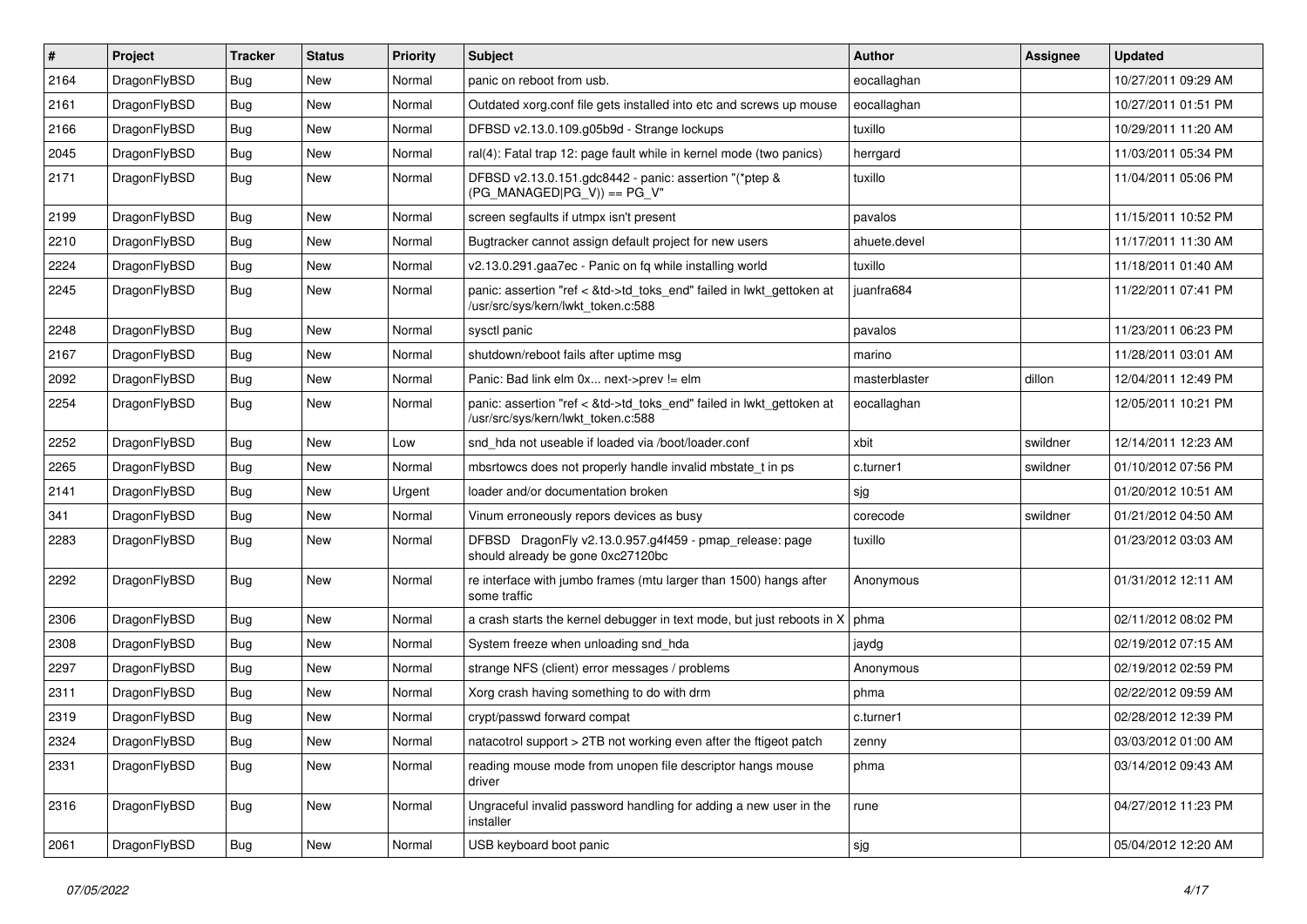| $\vert$ # | Project      | <b>Tracker</b> | <b>Status</b> | <b>Priority</b> | <b>Subject</b>                                                                                                               | Author            | <b>Assignee</b> | <b>Updated</b>      |
|-----------|--------------|----------------|---------------|-----------------|------------------------------------------------------------------------------------------------------------------------------|-------------------|-----------------|---------------------|
| 2371      | DragonFlyBSD | Bug            | <b>New</b>    | Normal          | Timezone problem with America/Sao_Paulo                                                                                      | raitech           |                 | 05/17/2012 01:42 PM |
| 2387      | DragonFlyBSD | <b>Bug</b>     | <b>New</b>    | Normal          | hammer ignores -t during dedup                                                                                               | phma              |                 | 06/17/2012 12:30 PM |
| 2389      | DragonFlyBSD | <b>Bug</b>     | <b>New</b>    | Normal          | computer crashed while listing processes                                                                                     | phma              |                 | 06/18/2012 02:49 PM |
| 2084      | DragonFlyBSD | Bug            | <b>New</b>    | Normal          | DFBSD v2.11.0.242.g4d317 - panic: zone: entry not free                                                                       | tuxillo           |                 | 07/03/2012 01:23 AM |
| 2369      | DragonFlyBSD | Bug            | <b>New</b>    | Normal          | panic: Bad link elm 0xffffffe07edf6068 next->prev != elm                                                                     | jaydg             |                 | 08/15/2012 03:04 AM |
| 2403      | DragonFlyBSD | <b>Bug</b>     | <b>New</b>    | Low             | newfs -E doesn't handle /dev/serno device names properly                                                                     | ftigeot           |                 | 08/17/2012 05:07 AM |
| 1714      | DragonFlyBSD | Bug            | <b>New</b>    | Low             | hwpmc                                                                                                                        | alexh             | swildner        | 08/18/2012 02:03 PM |
| 2412      | DragonFlyBSD | Bug            | <b>New</b>    | Normal          | wlan0 fails to get address via dhclient                                                                                      | nonsolosoft       |                 | 08/30/2012 05:55 AM |
| 2182      | DragonFlyBSD | <b>Bug</b>     | <b>New</b>    | Normal          | if msk PHY FIFO underrun/overflow                                                                                            | nonsolosoft       |                 | 09/03/2012 06:39 AM |
| 2423      | DragonFlyBSD | Bug            | <b>New</b>    | Urgent          | After multiple panics/locks, hitting KKASSERT in<br>hammer init cursor                                                       | rumcic            |                 | 09/18/2012 02:28 AM |
| 2421      | DragonFlyBSD | Bug            | <b>New</b>    | High            | Kernel panic: vm_fault: page 0xc0f70000 not busy!                                                                            | lentferj          |                 | 10/03/2012 08:16 AM |
| 2430      | DragonFlyBSD | Bug            | <b>New</b>    | Normal          | Alternate Password Hash method                                                                                               | robin.carey1      |                 | 10/07/2012 06:28 AM |
| 1525      | DragonFlyBSD | Bug            | <b>New</b>    | Normal          | boehm-gc problems                                                                                                            | hasso             |                 | 10/13/2012 07:13 PM |
| 2434      | DragonFlyBSD | <b>Bug</b>     | <b>New</b>    | Normal          | BTX Halted - Boot fails on USB/GUI                                                                                           | lucmv             |                 | 10/17/2012 08:12 PM |
| 2444      | DragonFlyBSD | <b>Bug</b>     | <b>New</b>    | Normal          | Crash during Hammer overnight cleanup                                                                                        | justin            |                 | 11/04/2012 07:58 AM |
| 2453      | DragonFlyBSD | <b>Bug</b>     | New           | Normal          | panic: assertion "gd->gd_spinlocks == 0" failed                                                                              | Johannes.Hofmann  |                 | 11/12/2012 12:54 PM |
| 2436      | DragonFlyBSD | Bug            | <b>New</b>    | Normal          | panic: assertion "lp->lwp_qcpu == dd->cpuid" failed in<br>dfly_acquire_curproc                                               | thomas.nikolajsen |                 | 01/23/2013 11:07 AM |
| 2493      | DragonFlyBSD | Bug            | <b>New</b>    | Normal          | vidcontrol: invalid video mode name                                                                                          | Svarov            |                 | 01/24/2013 09:55 AM |
| 2370      | DragonFlyBSD | <b>Bug</b>     | <b>New</b>    | Normal          | panic: ffs_valloc: dup alloc                                                                                                 | marino            | vsrinivas       | 02/01/2013 09:28 AM |
| 2496      | DragonFlyBSD | <b>Bug</b>     | <b>New</b>    | Normal          | NTFS malloc limit exceeded                                                                                                   | plasmob           | tuxillo         | 02/19/2013 08:47 AM |
| 2520      | DragonFlyBSD | Bug            | <b>New</b>    | Normal          | panic: assertion "IS_SERIALIZED((ifp->if_serializer))" failed in<br>if_default_serialize_assert at /usr/src/sys/net/if.c:437 | ano               |                 | 03/09/2013 12:14 AM |
| 2531      | DragonFlyBSD | Bug            | <b>New</b>    | Normal          | camcontrol fails to disable APM                                                                                              | m.lombardi85      |                 | 03/23/2013 12:28 PM |
| 2529      | DragonFlyBSD | Bug            | <b>New</b>    | Low             | Sundance network adapter is not detected and attached                                                                        | kworr             |                 | 03/25/2013 02:29 AM |
| 2535      | DragonFlyBSD | <b>Bug</b>     | <b>New</b>    | Normal          | Imap processes apparentlt blocked on disk I/O                                                                                | ftigeot           |                 | 04/02/2013 09:31 AM |
| 2136      | DragonFlyBSD | Bug            | <b>New</b>    | Normal          | socketpair() doesn't free file descriptors on copyout failure                                                                | vsrinivas         |                 | 04/05/2013 09:13 AM |
| 2547      | DragonFlyBSD | i Bug          | New           | High            | crashed while doing a dry run of pkg_rolling-replace                                                                         | phma              |                 | 04/18/2013 10:40 PM |
| 2552      | DragonFlyBSD | <b>Bug</b>     | <b>New</b>    | Low             | hammer recovery should indicate progress                                                                                     | phma              |                 | 05/03/2013 12:13 AM |
| 2557      | DragonFlyBSD | Bug            | New           | Normal          | stock 3.4.1 kernel halts during booting if dm and dm_target_crypt<br>are loaded and RAID controller is present               | phma              |                 | 05/12/2013 10:38 PM |
| 2565      | DragonFlyBSD | Bug            | New           | Normal          | "ifconfig ix0 up" panic                                                                                                      | Itpig402a         |                 | 06/03/2013 05:46 AM |
| 2568      | DragonFlyBSD | <b>Bug</b>     | New           | Normal          | AHCI panic                                                                                                                   | josepht           |                 | 06/07/2013 05:52 PM |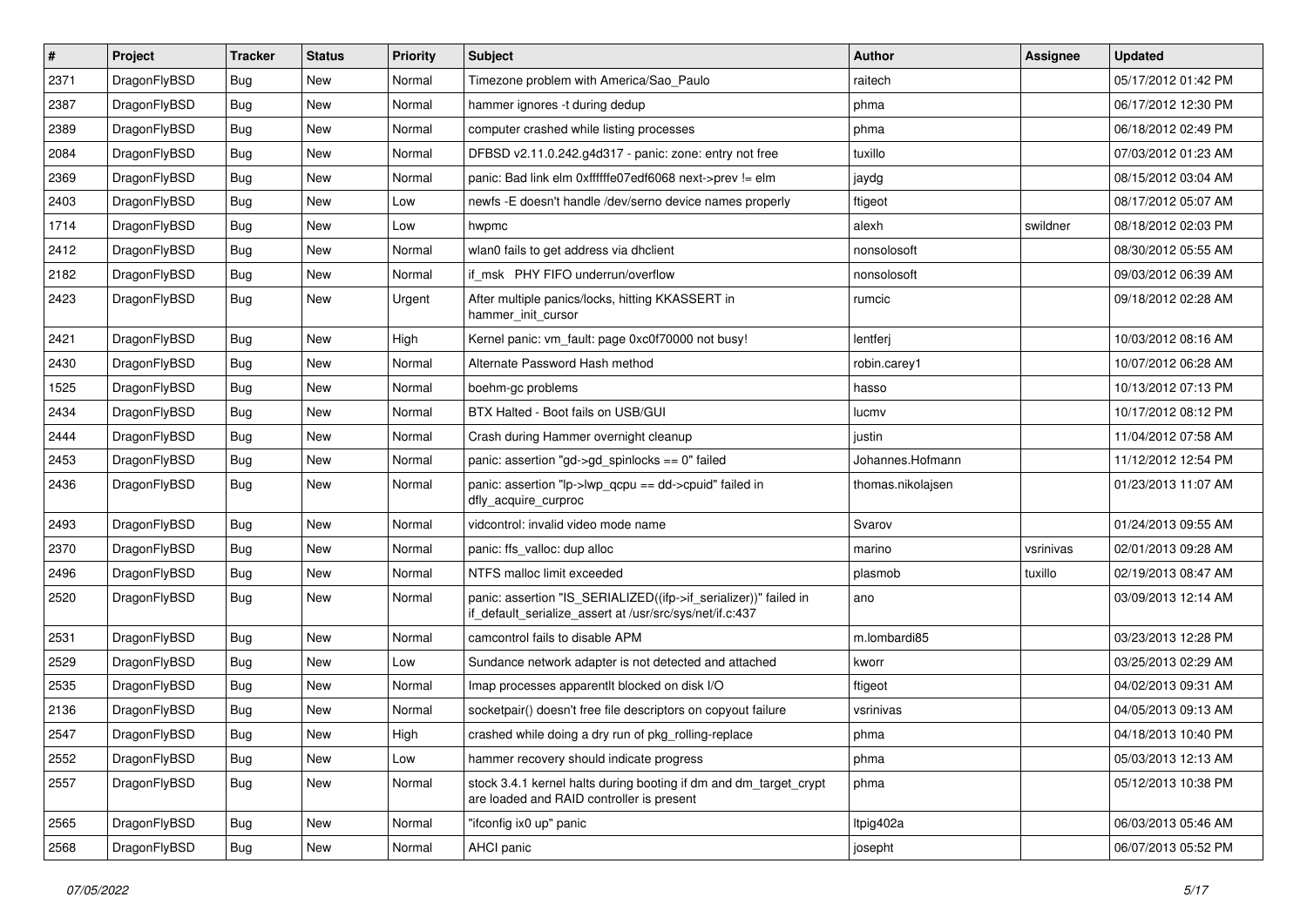| $\vert$ # | Project      | <b>Tracker</b> | <b>Status</b> | <b>Priority</b> | Subject                                                                                                  | Author            | Assignee  | <b>Updated</b>      |
|-----------|--------------|----------------|---------------|-----------------|----------------------------------------------------------------------------------------------------------|-------------------|-----------|---------------------|
| 2577      | DragonFlyBSD | Bug            | <b>New</b>    | Normal          | virtio-blk iops performance is cpu limited on high end devices                                           | gjs278            | vsrinivas | 08/01/2013 02:28 PM |
| 2569      | DragonFlyBSD | <b>Bug</b>     | <b>New</b>    | Normal          | ctime NFS                                                                                                | ferney            |           | 08/11/2013 04:35 AM |
| 2586      | DragonFlyBSD | <b>Bug</b>     | <b>New</b>    | Normal          | pf: "modulate" state seems problematic                                                                   | srussell          |           | 09/25/2013 07:36 PM |
| 2595      | DragonFlyBSD | Bug            | New           | Normal          | DragonFly 3.4.3 crashes on SUN Blade X6250 with Qlogic ISP 2432<br>FC card                               | Turvamies         |           | 10/07/2013 11:53 AM |
| 2598      | DragonFlyBSD | <b>Bug</b>     | New           | Normal          | i386 via USB Booting                                                                                     | mbzadegan         |           | 10/21/2013 02:28 AM |
| 2604      | DragonFlyBSD | Bug            | <b>New</b>    | Normal          | dell laptop does not boot with LATEST                                                                    | isenmann          |           | 11/20/2013 02:07 AM |
| 2609      | DragonFlyBSD | Bug            | New           | Normal          | master: panic: assertion<br>"LWKT_TOKEN_HELD_ANY(vm_object_token(object))" failed in<br>swp_pager_lookup | thomas.nikolajsen |           | 11/28/2013 11:36 AM |
| 2611      | DragonFlyBSD | Bug            | <b>New</b>    | Normal          | Change in IP address results in network not working                                                      | phma              |           | 12/05/2013 07:55 PM |
| 2618      | DragonFlyBSD | Bug            | <b>New</b>    | Normal          | mouse problem on RELEASE-3_6_0                                                                           | FilippoMo         |           | 12/20/2013 03:26 AM |
| 2620      | DragonFlyBSD | Bug            | <b>New</b>    | Normal          | moused problem                                                                                           | FilippoMo         |           | 12/20/2013 10:32 AM |
| 2621      | DragonFlyBSD | <b>Bug</b>     | New           | Normal          | core dump using cdrom                                                                                    | nonsolosoft       |           | 12/27/2013 12:43 AM |
| 2622      | DragonFlyBSD | Bug            | <b>New</b>    | Normal          | VAIO FIT15E fn keys support                                                                              | nonsolosoft       |           | 12/31/2013 01:31 AM |
| 2626      | DragonFlyBSD | Bug            | New           | Normal          | iwn driver drops with error: "firmware error 'iwn intr: fatal firmware<br>error""                        | rodyaj            |           | 01/09/2014 05:50 AM |
| 1193      | DragonFlyBSD | <b>Bug</b>     | <b>New</b>    | Normal          | kernel doesn't recognize cdrom drive                                                                     | nonsolosoft       |           | 01/25/2014 09:11 PM |
| 679       | DragonFlyBSD | <b>Bug</b>     | <b>New</b>    | Low             | Netgraph backward compatibility for old *LEN constants                                                   | nant              | nant      | 02/18/2014 05:45 AM |
| 1185      | DragonFlyBSD | Bug            | <b>New</b>    | High            | need a tool to merge changes into /etc                                                                   | wa1ter            |           | 02/18/2014 06:02 AM |
| 989       | DragonFlyBSD | Bug            | <b>New</b>    | Normal          | installer/fdisk trouble with wrapped values                                                              | Discodestroyer    |           | 02/18/2014 06:27 AM |
| 1246      | DragonFlyBSD | <b>Bug</b>     | New           | Normal          | bad resolution (monitor desync) with livedvd                                                             | Przem0l           |           | 02/18/2014 06:29 AM |
| 2645      | DragonFlyBSD | Bug            | <b>New</b>    | Normal          | panic with dsched fq and ioprio                                                                          | jyoung15          |           | 02/20/2014 07:29 AM |
| 2619      | DragonFlyBSD | <b>Bug</b>     | New           | Normal          | DragonFly 3.6 can't be installed on a 6TB volume                                                         | ftigeot           |           | 02/23/2014 11:55 PM |
| 2473      | DragonFlyBSD | Bug            | New           | Normal          | Kernel crash when trying to up the wpi0 device (Dfly<br>v3.3.0.758.g47388-DEVELOPMENT)                   | tomaz             |           | 02/24/2014 08:50 AM |
| 2657      | DragonFlyBSD | <b>Bug</b>     | <b>New</b>    | High            | Needs acl to migrate our servers                                                                         | ferney            |           | 03/31/2014 11:37 AM |
| 1695      | DragonFlyBSD | Bug            | <b>New</b>    | Normal          | NFS-related system breakdown                                                                             | Anonymous         |           | 04/10/2014 12:35 AM |
| 2652      | DragonFlyBSD | Bug            | New           | Normal          | 189a0ff3761b47  ix: Implement MSI-X support locks up Lenovo<br>S10 Intel Atom n270                       | davshao           |           | 05/14/2014 01:55 AM |
| 2629      | DragonFlyBSD | Bug            | New           | Normal          | Replace gcc44 with llvm34, clang34, and libc++                                                           | tuxillo           |           | 06/02/2014 02:30 PM |
| 2416      | DragonFlyBSD | Bug            | New           | Normal          | 'entry can be removed on mounted nfs filesystem                                                          | ftigeot           | tuxillo   | 06/03/2014 04:40 AM |
| 2329      | DragonFlyBSD | <b>Bug</b>     | New           | Normal          | ibm x3550 & acpi                                                                                         | ano               |           | 06/03/2014 11:37 AM |
| 2490      | DragonFlyBSD | Bug            | New           | Normal          | nmalloc should color addresses to avoid cache bank conflictsw                                            | vsrinivas         |           | 06/10/2014 05:51 AM |
| 2489      | DragonFlyBSD | <b>Bug</b>     | New           | Normal          | nmalloc doesn't cache VA for allocations > 8KB                                                           | vsrinivas         |           | 06/10/2014 05:51 AM |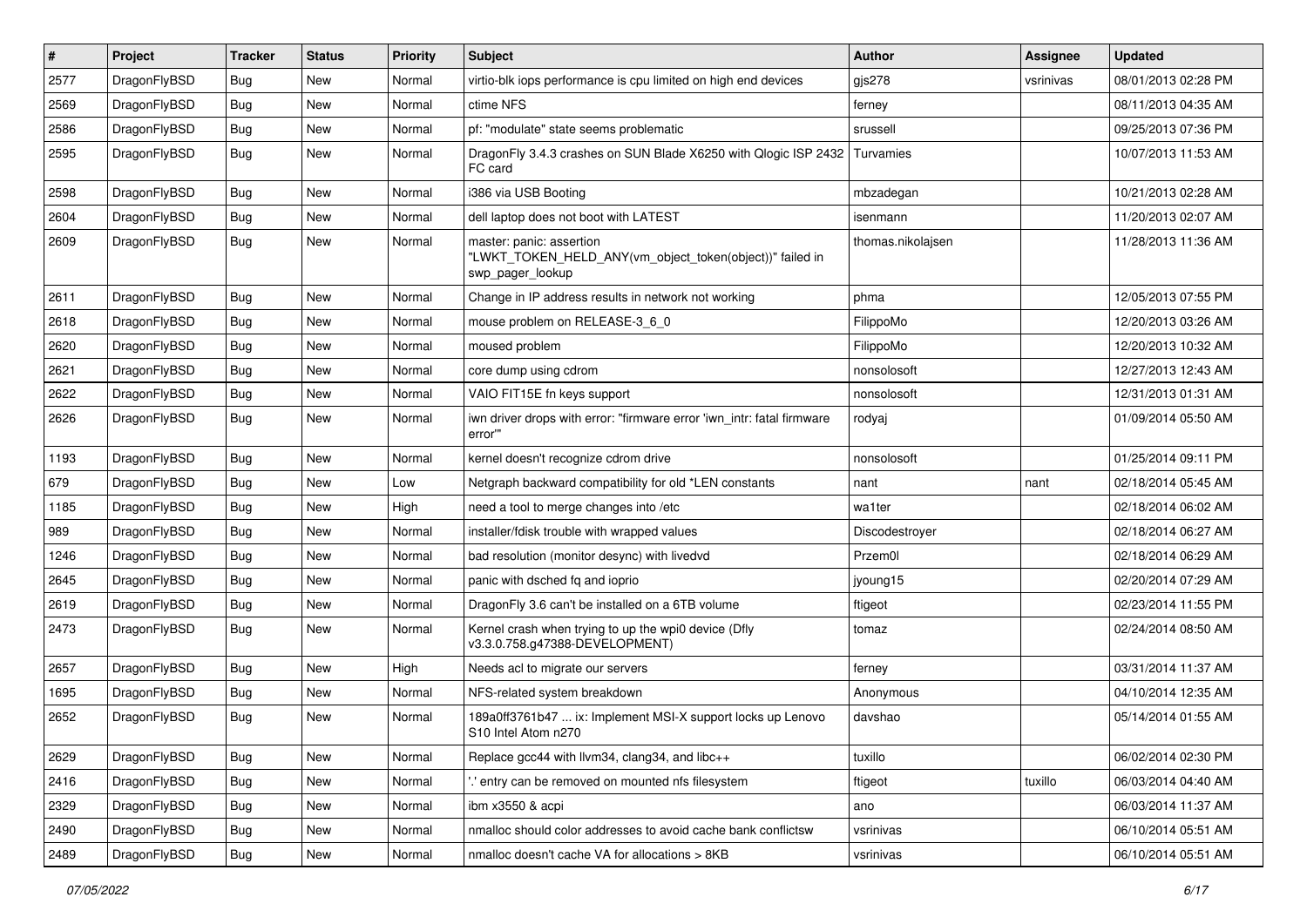| #    | Project      | <b>Tracker</b> | <b>Status</b> | <b>Priority</b> | Subject                                                                                                                                                  | <b>Author</b>    | Assignee | <b>Updated</b>      |
|------|--------------|----------------|---------------|-----------------|----------------------------------------------------------------------------------------------------------------------------------------------------------|------------------|----------|---------------------|
| 2680 | DragonFlyBSD | <b>Bug</b>     | New           | Low             | boot0cfg update makes box unbootable                                                                                                                     | herrgard         |          | 06/10/2014 06:02 AM |
| 2687 | DragonFlyBSD | Bug            | New           | Normal          | natacontrol software RAID in installer                                                                                                                   | csmelosky        |          | 06/22/2014 12:03 PM |
| 2688 | DragonFlyBSD | <b>Bug</b>     | <b>New</b>    | Normal          | 67613368bdda7 Fix wrong checks for U4B presence Asrock Z77M<br>difficulty detecting USB keyboard                                                         | davshao          |          | 06/28/2014 07:08 PM |
| 2712 | DragonFlyBSD | Bug            | <b>New</b>    | Normal          | connect(2) returns EINVAL when retrying after ECONNREFUSED                                                                                               | jorisgio         |          | 08/14/2014 05:31 PM |
| 2738 | DragonFlyBSD | <b>Bug</b>     | New           | Normal          | Hammer: Strange behavior when trying to recover old version of<br>moved file                                                                             | roland           |          | 11/20/2014 08:02 AM |
| 2746 | DragonFlyBSD | Bug            | <b>New</b>    | Normal          | some fraction of xterms started from the xmonad window manager<br>get killed with SIGALRM                                                                | isenmann         | profmakx | 12/28/2014 02:51 AM |
| 1194 | DragonFlyBSD | Bug            | <b>New</b>    | Normal          | SCSI errors while trying to copy photos from my camera                                                                                                   | elekktretterr    |          | 01/14/2015 04:39 PM |
| 600  | DragonFlyBSD | <b>Bug</b>     | New           | Low             | /sys/libkern/karc4random                                                                                                                                 | robin_carey5     | profmakx | 01/19/2015 03:07 AM |
| 1634 | DragonFlyBSD | <b>Bug</b>     | New           | Normal          | panic: spin lock: 0xe4ad1320, indefinitive wait!                                                                                                         | elekktretterr    |          | 01/19/2015 03:21 AM |
| 2788 | DragonFlyBSD | Bug            | <b>New</b>    | Normal          | ioctl GSLICEINFO: Not working for vnode slice                                                                                                            | mneumann         |          | 02/12/2015 07:49 AM |
| 2799 | DragonFlyBSD | <b>Bug</b>     | New           | Normal          | Fatal trap 12 caused by moused(8) -p/dev/cual0                                                                                                           | opvalues         |          | 03/04/2015 11:01 PM |
| 2802 | DragonFlyBSD | <b>Bug</b>     | New           | Normal          | USB Wifi urtwn0 crash from cd boot                                                                                                                       | opvalues         |          | 03/10/2015 01:07 AM |
| 2803 | DragonFlyBSD | <b>Bug</b>     | New           | Normal          | HAMMER: Warning: UNDO area too small!                                                                                                                    | ftigeot          |          | 03/11/2015 03:42 PM |
| 2809 | DragonFlyBSD | <b>Bug</b>     | New           | Normal          | hammer mirror-stream                                                                                                                                     | masu             |          | 04/10/2015 12:33 AM |
| 2812 | DragonFlyBSD | Bug            | <b>New</b>    | Normal          | Panic on Intel DE3815TYKHE                                                                                                                               | tmorp            |          | 05/14/2015 03:14 PM |
| 2816 | DragonFlyBSD | <b>Bug</b>     | New           | Normal          | A multitasking process being debugged can get stuck                                                                                                      | phma             |          | 05/19/2015 03:57 AM |
| 2820 | DragonFlyBSD | <b>Bug</b>     | New           | Normal          | TP-Link USB Wi-Fi adapter cannot be reattached to the system                                                                                             | shamaz           |          | 05/22/2015 09:45 PM |
| 2822 | DragonFlyBSD | Bug            | New           | Normal          | USB 3.0 stick throws "reading primary partition table: error<br>accessing offset 000[] for 152" error, while the stick works on any<br>other OS I tested | revuwa           | profmakx | 06/29/2015 05:56 AM |
| 2840 | DragonFlyBSD | <b>Bug</b>     | New           | Normal          | wrong voltage is reported                                                                                                                                | yellowrabbit2010 |          | 09/11/2015 06:09 PM |
| 2835 | DragonFlyBSD | <b>Bug</b>     | New           | Normal          | /usr/include/c++/5.0/bits/c++locale.h likes<br>POSIX_C_SOURCE>=200809                                                                                    | davshao          |          | 11/18/2015 03:40 AM |
| 2857 | DragonFlyBSD | Bug            | <b>New</b>    | Normal          | hammer stalls via bitcoin-qt                                                                                                                             | tkusumi          |          | 11/30/2015 06:52 AM |
| 2858 | DragonFlyBSD | <b>Bug</b>     | New           | Low             | Installer "Local or UTC" question should have "No" selected by<br>default.                                                                               | cgag             |          | 12/02/2015 01:18 PM |
| 2859 | DragonFlyBSD | Bug            | New           | Low             | Installer configuration menu always highlights "Select timezone", no<br>matter which step was last completed.                                            | cgag             |          | 12/02/2015 01:54 PM |
| 2863 | DragonFlyBSD | <b>Bug</b>     | <b>New</b>    | Normal          | HAMMER synch tid is zero                                                                                                                                 | shamaz           |          | 12/12/2015 11:24 PM |
| 2874 | DragonFlyBSD | <b>Bug</b>     | New           | Normal          | make world DESTDIR=/emptydir fails                                                                                                                       | pascii           |          | 12/25/2015 07:04 AM |
| 2674 | DragonFlyBSD | <b>Bug</b>     | New           | Normal          | <b>GPT Support</b>                                                                                                                                       | ftigeot          |          | 12/28/2015 02:54 PM |
| 2877 | DragonFlyBSD | <b>Bug</b>     | New           | Low             | sed fails when working with UTF-8 locale and non-UTF symbols                                                                                             | arcade@b1t.name  |          | 12/30/2015 11:20 AM |
| 2881 | DragonFlyBSD | <b>Bug</b>     | New           | Normal          | Pulseaudio hangs/resets system when starting X11                                                                                                         | mneumann         |          | 01/09/2016 03:08 AM |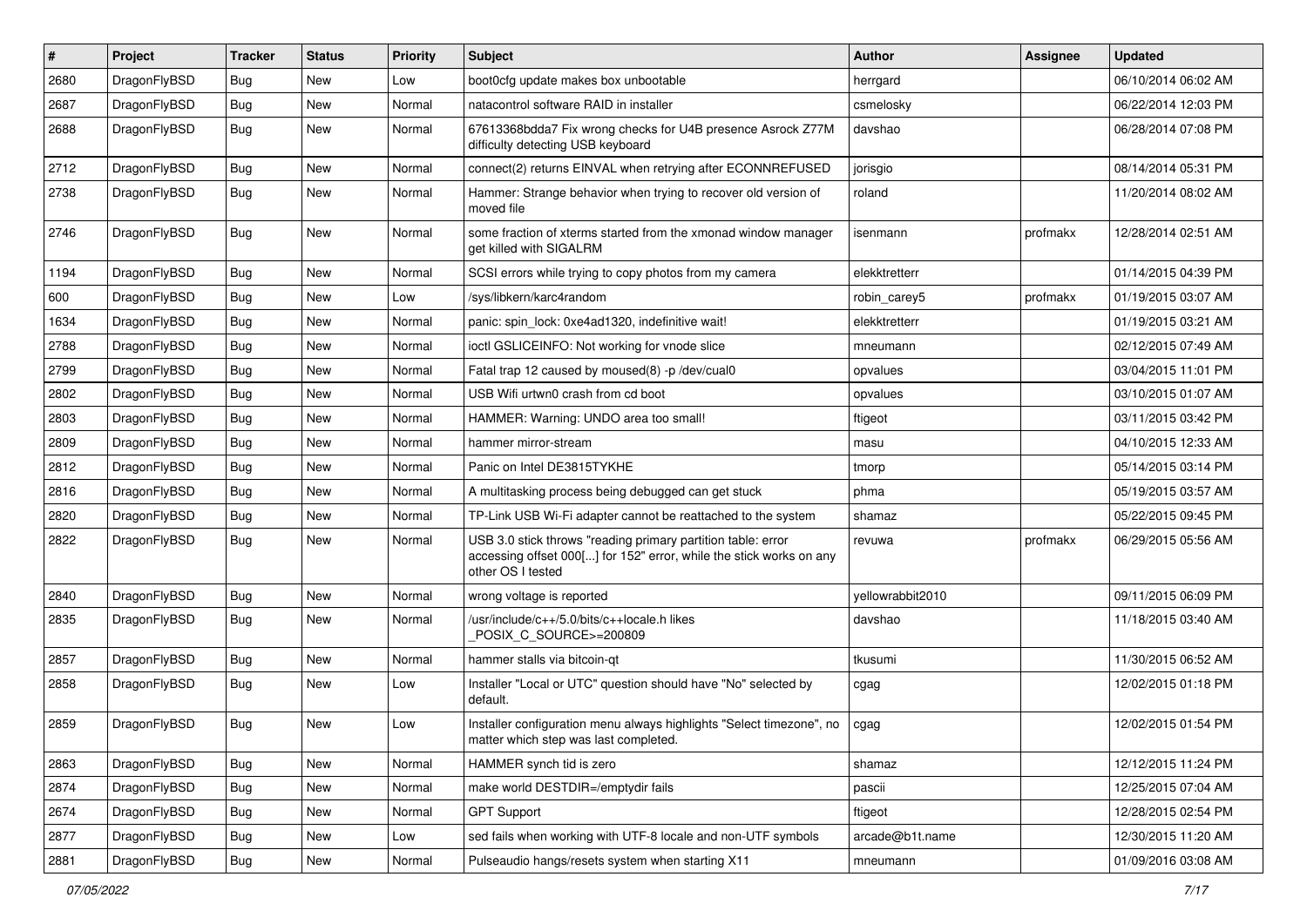| $\#$ | Project      | <b>Tracker</b> | <b>Status</b> | <b>Priority</b> | Subject                                                                                                 | <b>Author</b>          | Assignee | <b>Updated</b>      |
|------|--------------|----------------|---------------|-----------------|---------------------------------------------------------------------------------------------------------|------------------------|----------|---------------------|
| 2882 | DragonFlyBSD | <b>Bug</b>     | <b>New</b>    | Low             | bridge sends packets from individual interfaces                                                         | arcade@b1t.name        |          | 01/09/2016 12:43 PM |
| 2870 | DragonFlyBSD | <b>Bug</b>     | <b>New</b>    | High            | Broken text and icons when glamor acceleration is used                                                  | 375gnu                 | ftigeot  | 01/31/2016 12:13 AM |
| 2886 | DragonFlyBSD | Bug            | New           | Normal          | dragonfly mail agent: sending a testmail causes high system load                                        | worf                   |          | 02/05/2016 05:53 AM |
| 2887 | DragonFlyBSD | Bug            | New           | Low             | Missing extattr_namespace_to_string and<br>extattr_string_to_namespace functions                        | rubenk                 |          | 02/06/2016 05:09 AM |
| 2892 | DragonFlyBSD | <b>Bug</b>     | New           | Normal          | swap pager:indefinite wait bufferf error                                                                | <b>Ihmwzy</b>          |          | 02/21/2016 10:32 PM |
| 2890 | DragonFlyBSD | Bug            | <b>New</b>    | Normal          | not able to boot usb installer on Toshiba Chromebook 2                                                  | johnnywhishbone        |          | 02/22/2016 03:42 AM |
| 2891 | DragonFlyBSD | Bug            | New           | Normal          | Kernel panic in IEEE802.11 related code                                                                 | shamaz                 |          | 05/29/2016 05:49 PM |
| 2878 | DragonFlyBSD | Bug            | New           | Low             | [fix] CCVER problem when using clang and cpu extensions<br>(intrinsics)                                 | arcade@b1t.name        |          | 06/24/2016 04:25 AM |
| 2924 | DragonFlyBSD | Bug            | New           | Normal          | cat -v fails to tag characters in extended table with M- prefix with<br>some locales                    | sevan                  |          | 07/11/2016 07:18 AM |
| 2930 | DragonFlyBSD | <b>Bug</b>     | <b>New</b>    | High            | 'objcache' causes panic during 'nfs_readdir'                                                            | tofergus               |          | 07/26/2016 01:09 PM |
| 2931 | DragonFlyBSD | <b>Bug</b>     | New           | Low             | 'gdb' of 'vkernel' unable to print backtrace                                                            | tofergus               |          | 07/26/2016 01:51 PM |
| 2936 | DragonFlyBSD | <b>Bug</b>     | New           | Normal          | loader.efi crashes while loading kernel                                                                 | spaceille              |          | 08/20/2016 06:17 AM |
| 2915 | DragonFlyBSD | Bug            | New           | High            | Hammer mirror-copy problem                                                                              | t dfbsd                |          | 08/25/2016 05:28 AM |
| 2526 | DragonFlyBSD | Bug            | New           | Normal          | hammer cleanup doesn't run on first day of DST                                                          | pavalos                |          | 10/18/2016 05:28 PM |
| 2970 | DragonFlyBSD | <b>Bug</b>     | New           | Normal          | kernel 4.7: "Is -I" causes panic on UDF filesystem: "bgetvp -<br>overlapping buffer"                    | peeter                 |          | 12/21/2016 02:46 AM |
| 2972 | DragonFlyBSD | <b>Bug</b>     | New           | Normal          | ipfw3 "deny to me" does not work correctly                                                              | mneumann               |          | 12/27/2016 12:11 PM |
| 2994 | DragonFlyBSD | Bug            | New           | Normal          | Intermittent boot hangs after git: hammer - HAMMER Version 7                                            | davshao                |          | 03/30/2017 02:06 PM |
| 3006 | DragonFlyBSD | <b>Bug</b>     | New           | Normal          | boot0cfg: panic in kern_udev.c in function _udev_dict_set_cstr when<br>installing in VirtualBox         | <b>MichiGreat</b>      |          | 04/01/2017 02:22 PM |
| 3018 | DragonFlyBSD | <b>Bug</b>     | New           | Normal          | sys/bus/u4b/wlan/if run.c:5464]: (style) Redundant condition                                            | dcb                    |          | 04/11/2017 11:26 AM |
| 3022 | DragonFlyBSD | <b>Bug</b>     | New           | Normal          | sys/dev/netif/ath/ath/if ath.c:2142: strange bitmask?                                                   | dcb                    |          | 04/11/2017 11:49 AM |
| 3024 | DragonFlyBSD | Bug            | <b>New</b>    | Low             | sys/dev/netif/wi/if wi.c:1090]: (style) Redundant condition                                             | dcb                    |          | 04/11/2017 11:56 AM |
| 3035 | DragonFlyBSD | <b>Bug</b>     | New           | Normal          | panic: assertion "cpu >= 0 && cpu < ncpus" failed in netisr_cpuport<br>at /usr/src/sys/net/netisr2.h:87 | masu                   |          | 05/11/2017 01:24 AM |
| 3036 | DragonFlyBSD | Bug            | <b>New</b>    | Normal          | panic in icmp_redirect_start() ASSERT_IN_NETISR(0)                                                      | tautolog               |          | 05/11/2017 07:27 PM |
| 3049 | DragonFlyBSD | <b>Bug</b>     | New           | Normal          | panic DragonFly v4.8.1-RELEASE by mounting a malformed<br>msdosfs image [12.128]                        | open.source@ribose.com |          | 08/14/2017 02:53 AM |
| 3051 | DragonFlyBSD | <b>Bug</b>     | New           | Normal          | panic DragonFly v4.8.1-RELEASE by mounting a malformed NTFS<br>image [12.000]                           | open.source@ribose.com |          | 08/14/2017 03:20 AM |
| 3052 | DragonFlyBSD | <b>Bug</b>     | New           | Normal          | panic DragonFly v4.8.1-RELEASE by mounting a malformed NTFS<br>image [64.000]                           | open.source@ribose.com |          | 08/14/2017 03:22 AM |
| 3025 | DragonFlyBSD | <b>Bug</b>     | New           | Normal          | sys/dev/powermng/powernow/powernow.c:284: bad comparison?                                               | dcb                    |          | 09/23/2017 07:45 AM |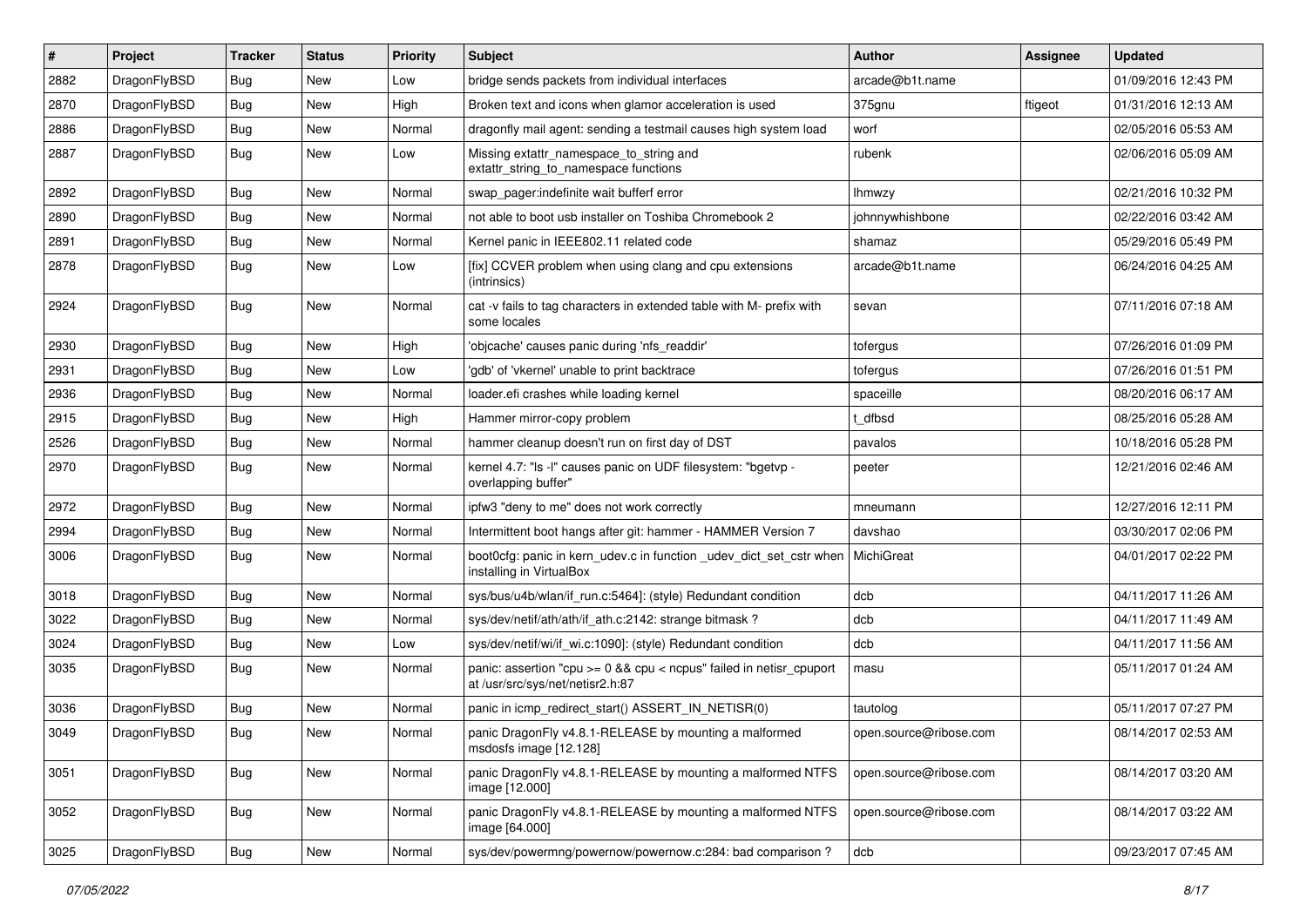| $\sharp$ | Project      | <b>Tracker</b> | <b>Status</b> | <b>Priority</b> | Subject                                                                                                                                                     | Author           | Assignee | <b>Updated</b>      |
|----------|--------------|----------------|---------------|-----------------|-------------------------------------------------------------------------------------------------------------------------------------------------------------|------------------|----------|---------------------|
| 3076     | DragonFlyBSD | <b>Bug</b>     | New           | Normal          | sys/dev/netif/ig hal/e1000 ich8lan.c:1594: sanity checking mixup?                                                                                           | dcb              |          | 10/11/2017 01:58 AM |
| 3110     | DragonFlyBSD | Bug            | <b>New</b>    | Normal          | crash with ipfw3 under load                                                                                                                                 | bnegre82         |          | 12/09/2017 06:22 AM |
| 3116     | DragonFlyBSD | Bug            | <b>New</b>    | Normal          | da0 detects on very big volume if to _remove_usb install stick and<br>reboot on Intel NUC5PPYH                                                              | dpostolov        |          | 01/07/2018 09:40 PM |
| 3117     | DragonFlyBSD | Bug            | <b>New</b>    | Normal          | Problem with colours if "intel" video-driver used                                                                                                           | dpostolov        |          | 01/07/2018 11:35 PM |
| 3129     | DragonFlyBSD | <b>Bug</b>     | <b>New</b>    | High            | Kernel panic with 5.2.0 on A2SDi-4C-HLN4F                                                                                                                   | stateless        |          | 04/24/2018 12:50 AM |
| 3132     | DragonFlyBSD | Bug            | <b>New</b>    | Low             | unifdef mined                                                                                                                                               | bcallah          |          | 04/26/2018 08:34 PM |
| 3134     | DragonFlyBSD | Bug            | <b>New</b>    | Normal          | RFC 3021 (/31 networks) appear to be unsupported                                                                                                            | jailbird         |          | 05/16/2018 11:03 PM |
| 3139     | DragonFlyBSD | Bug            | <b>New</b>    | Normal          | USB Mouse Does Not Work in DragonflyBSD guest on VirtualBox                                                                                                 | chiguy1256       |          | 06/24/2018 10:14 PM |
| 3143     | DragonFlyBSD | Bug            | <b>New</b>    | Normal          | assertion "0" failed in hammer2 inode xop chain sync                                                                                                        | cbin             |          | 07/18/2018 12:50 PM |
| 3120     | DragonFlyBSD | <b>Bug</b>     | New           | Normal          | Intel AC 8260 firmware does not load                                                                                                                        | Vintodrimmer     |          | 08/28/2018 03:30 AM |
| 2898     | DragonFlyBSD | <b>Bug</b>     | <b>New</b>    | Normal          | <b>HAMMER</b> panic                                                                                                                                         | pavalos          |          | 11/03/2018 07:05 AM |
| 2287     | DragonFlyBSD | Bug            | <b>New</b>    | Normal          | HAMMER(ROOT) Illegal UNDO TAIL signature at<br>300000001967c000                                                                                             | y0n3t4n1         |          | 11/07/2018 01:22 AM |
| 3157     | DragonFlyBSD | <b>Bug</b>     | <b>New</b>    | Normal          | TP-Link UE300 not working in 5.2-RELEASE                                                                                                                    | tuxillo          |          | 11/15/2018 02:08 PM |
| 2250     | DragonFlyBSD | Bug            | <b>New</b>    | Normal          | Kernel panic                                                                                                                                                | adamk            |          | 11/23/2018 01:10 AM |
| 3141     | DragonFlyBSD | Bug            | <b>New</b>    | Normal          | dhclient blocks boot process                                                                                                                                | rowo             |          | 12/16/2018 11:01 AM |
| 3165     | DragonFlyBSD | Bug            | <b>New</b>    | Normal          | Looping at boot time                                                                                                                                        | gop              |          | 12/28/2018 01:04 PM |
| 3184     | DragonFlyBSD | <b>Bug</b>     | New           | Normal          | tsleep(9) return value when PCATCH specified                                                                                                                | tkusumi          |          | 04/03/2019 06:49 AM |
| 1850     | DragonFlyBSD | Bug            | <b>New</b>    | Normal          | volume-add on hammer root fs panic                                                                                                                          | Johannes.Hofmann |          | 04/18/2019 04:27 AM |
| 3124     | DragonFlyBSD | Bug            | <b>New</b>    | High            | DragonFlyBSD 5.0.2 with Hammer2 with UEFI install doesn't boot                                                                                              | wiesl            |          | 06/18/2019 05:07 AM |
| 3047     | DragonFlyBSD | <b>Bug</b>     | New           | Normal          | HAMMER critical write error                                                                                                                                 | samuel           |          | 06/19/2019 09:50 AM |
| 3194     | DragonFlyBSD | Bug            | <b>New</b>    | High            | Hammer kernel crash on mirror-stream of PFS after upgrade<br>(assertion "cursor->flags &<br>HAMMER_CURSOR_ITERATE_CHECK" failed in<br>hammer_btree_iterate) | Anonymous        |          | 06/29/2019 01:32 PM |
| 3196     | DragonFlyBSD | Bug            | <b>New</b>    | Normal          | test issue after redmine upgrade (2)                                                                                                                        | tuxillo          |          | 07/05/2019 04:33 AM |
| 3199     | DragonFlyBSD | Bug            | <b>New</b>    | Normal          | PFS label not found panic                                                                                                                                   | tse              |          | 08/21/2019 03:51 AM |
| 3209     | DragonFlyBSD | Bug            | <b>New</b>    | Normal          | svc has some minor bugs                                                                                                                                     | arcade@b1t.name  |          | 10/24/2019 09:08 AM |
| 3215     | DragonFlyBSD | Bug            | New           | Normal          | Hang in todrain(3) after write(3)                                                                                                                           | noloader         |          | 11/25/2019 03:08 PM |
| 3217     | DragonFlyBSD | Bug            | New           | Normal          | rescue tools: make install fails if rescue folder doesn't exist                                                                                             | t_dfbsd          |          | 11/27/2019 08:16 PM |
| 3218     | DragonFlyBSD | <b>Bug</b>     | New           | Normal          | Kernel panics are not sent to comconsole when booted over EFI                                                                                               | mqudsi           |          | 12/02/2019 08:52 PM |
| 3222     | DragonFlyBSD | <b>Bug</b>     | New           | Normal          | gcc - undefined reference to '__atomic_load' (missing libatomic?)                                                                                           | mneumann         |          | 02/08/2020 02:45 AM |
| 3224     | DragonFlyBSD | <b>Bug</b>     | New           | Normal          | Kernel panic when trying to ping6                                                                                                                           | zhtw             |          | 03/08/2020 08:55 AM |
| 3225     | DragonFlyBSD | <b>Bug</b>     | New           | Normal          | nfsd freeze when using qemu                                                                                                                                 | tse              |          | 03/17/2020 11:52 AM |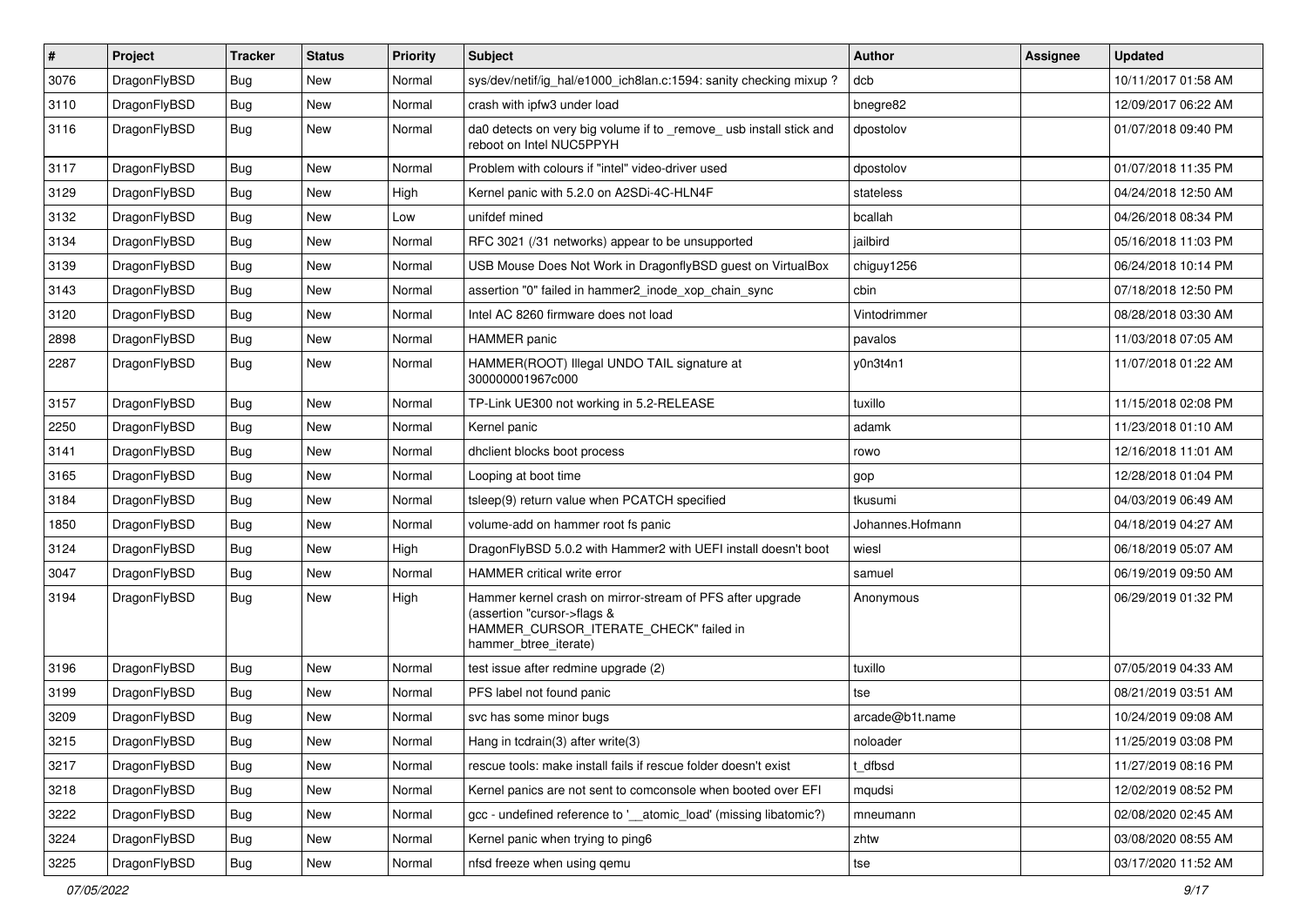| $\sharp$ | Project      | <b>Tracker</b> | <b>Status</b> | <b>Priority</b> | Subject                                                                                      | <b>Author</b>     | Assignee | <b>Updated</b>      |
|----------|--------------|----------------|---------------|-----------------|----------------------------------------------------------------------------------------------|-------------------|----------|---------------------|
| 3219     | DragonFlyBSD | <b>Bug</b>     | <b>New</b>    | Normal          | x11/xorg port can not be build                                                               | <b>UlasSAYGIN</b> |          | 03/31/2020 08:57 AM |
| 3231     | DragonFlyBSD | Bug            | New           | Normal          | wifi drops on 5.8                                                                            | tse               |          | 04/06/2020 05:08 AM |
| 3226     | DragonFlyBSD | <b>Bug</b>     | New           | Normal          | Xorg freezes in vm: thread stuck in "objtrm1"                                                | peeter            |          | 04/08/2020 02:10 AM |
| 3197     | DragonFlyBSD | <b>Bug</b>     | New           | Normal          | DragonFly upgrades                                                                           | tse               |          | 04/18/2020 04:18 PM |
| 3235     | DragonFlyBSD | Bug            | <b>New</b>    | Normal          | Kernel panic in devfs vnops.c                                                                | mneumann          |          | 04/28/2020 07:00 AM |
| 3238     | DragonFlyBSD | <b>Bug</b>     | <b>New</b>    | Normal          | race conditions when printing from vkernel console                                           | piecuch           |          | 05/19/2020 02:50 PM |
| 3239     | DragonFlyBSD | Bug            | <b>New</b>    | Normal          | unable to SIGKILL glitched emacs                                                             | piecuch           |          | 05/26/2020 03:30 AM |
| 3240     | DragonFlyBSD | <b>Bug</b>     | <b>New</b>    | High            | compile error because of openssl with /usr/dports/security/rhash for<br>mysql 8 install      | <b>UlasSAYGIN</b> |          | 06/04/2020 08:05 AM |
| 3208     | DragonFlyBSD | <b>Bug</b>     | <b>New</b>    | Normal          | Crash related to nfsd                                                                        | tse               |          | 06/11/2020 05:52 AM |
| 3170     | DragonFlyBSD | <b>Bug</b>     | New           | Normal          | repeatable nfsd crash                                                                        | tse               |          | 06/11/2020 05:52 AM |
| 3107     | DragonFlyBSD | <b>Bug</b>     | New           | Low             | ACPI interrupt storm when loading i915 on Lenovo T460                                        | oyvinht           |          | 07/15/2020 07:01 AM |
| 3245     | DragonFlyBSD | <b>Bug</b>     | <b>New</b>    | Normal          | panic: free: guard1x fail, i915 load from loader.conf                                        | polachok          |          | 08/21/2020 10:36 AM |
| 2587     | DragonFlyBSD | <b>Bug</b>     | New           | Normal          | SATA DVD writer not detected by DragonFly                                                    | srussell          |          | 09/04/2020 08:55 AM |
| 3246     | DragonFlyBSD | <b>Bug</b>     | New           | Normal          | HAMMER2 unable to handle ENOSPC properly                                                     | tkusumi           |          | 09/04/2020 11:11 AM |
| 3243     | DragonFlyBSD | <b>Bug</b>     | <b>New</b>    | Normal          | SMART status not reported properly for SSD disks                                             | daftaupe          |          | 09/09/2020 11:03 PM |
| 3247     | DragonFlyBSD | <b>Bug</b>     | <b>New</b>    | Normal          | Kernel panic doing nothing much                                                              | phma              |          | 09/12/2020 11:40 PM |
| 3249     | DragonFlyBSD | <b>Bug</b>     | <b>New</b>    | Normal          | HAMMER2 fsync(2) not working properly                                                        | tkusumi           |          | 09/21/2020 07:07 AM |
| 3252     | DragonFlyBSD | <b>Bug</b>     | New           | Normal          | tcsetattr/tcgetattr set errno incorrectly on non-TTY                                         | tonyc             |          | 10/26/2020 09:34 PM |
| 3228     | DragonFlyBSD | <b>Bug</b>     | <b>New</b>    | Low             | pfi kif unref: state refcount $\leq$ 0 in dmesg                                              | justin            |          | 03/05/2021 06:39 AM |
| 3266     | DragonFlyBSD | <b>Bug</b>     | New           | High            | Filesystems broken due to "KKASSERT(count &<br>TOK_COUNTMASK);"                              | tkusumi           |          | 03/15/2021 01:21 PM |
| 1198     | DragonFlyBSD | <b>Bug</b>     | New           | High            | DDB loops panic in db_read_bytes                                                             | corecode          | tuxillo  | 05/11/2021 03:51 AM |
| 1440     | DragonFlyBSD | <b>Bug</b>     | New           | Normal          | ptrace/gdb doesn't work after process blocks SIGTRAP                                         | corecode          | tuxillo  | 05/11/2021 03:52 AM |
| 1442     | DragonFlyBSD | <b>Bug</b>     | New           | Normal          | blocking SIGSEGV and triggering a segment violation produces an<br>all CPU consuming process | corecode          | tuxillo  | 05/11/2021 03:52 AM |
| 1474     | DragonFlyBSD | <b>Bug</b>     | New           | Normal          | ithread 1 unexpectedly rescheduled                                                           | corecode          | tuxillo  | 05/11/2021 03:52 AM |
| 1556     | DragonFlyBSD | <b>Bug</b>     | New           | Normal          | many processes stuck in "hmrrcm", system unusable                                            | corecode          | tuxillo  | 05/11/2021 03:52 AM |
| 1594     | DragonFlyBSD | Bug            | <b>New</b>    | Normal          | Kernel panic during boot from Live CD on Dell E6400                                          | bodie             |          | 05/11/2021 03:54 AM |
| 2544     | DragonFlyBSD | Bug            | New           | Normal          | live DVD system boot (menu option 1) caused db> prompt on<br>PE1950                          | estrabd           |          | 05/11/2021 03:54 AM |
| 2630     | DragonFlyBSD | <b>Bug</b>     | <b>New</b>    | Normal          | Bring in latest iconv fixes from FreeBSD10 as well as csmapper<br>updates                    | tuxillo           |          | 05/11/2021 03:54 AM |
| 2641     | DragonFlyBSD | Bug            | <b>New</b>    | Normal          | Panic when loading natapci as module                                                         | tuxillo           |          | 05/11/2021 03:54 AM |
| 2647     | DragonFlyBSD | <b>Bug</b>     | New           | Normal          | HAMMER panic on 3.6.0                                                                        | tuxillo           |          | 05/11/2021 03:54 AM |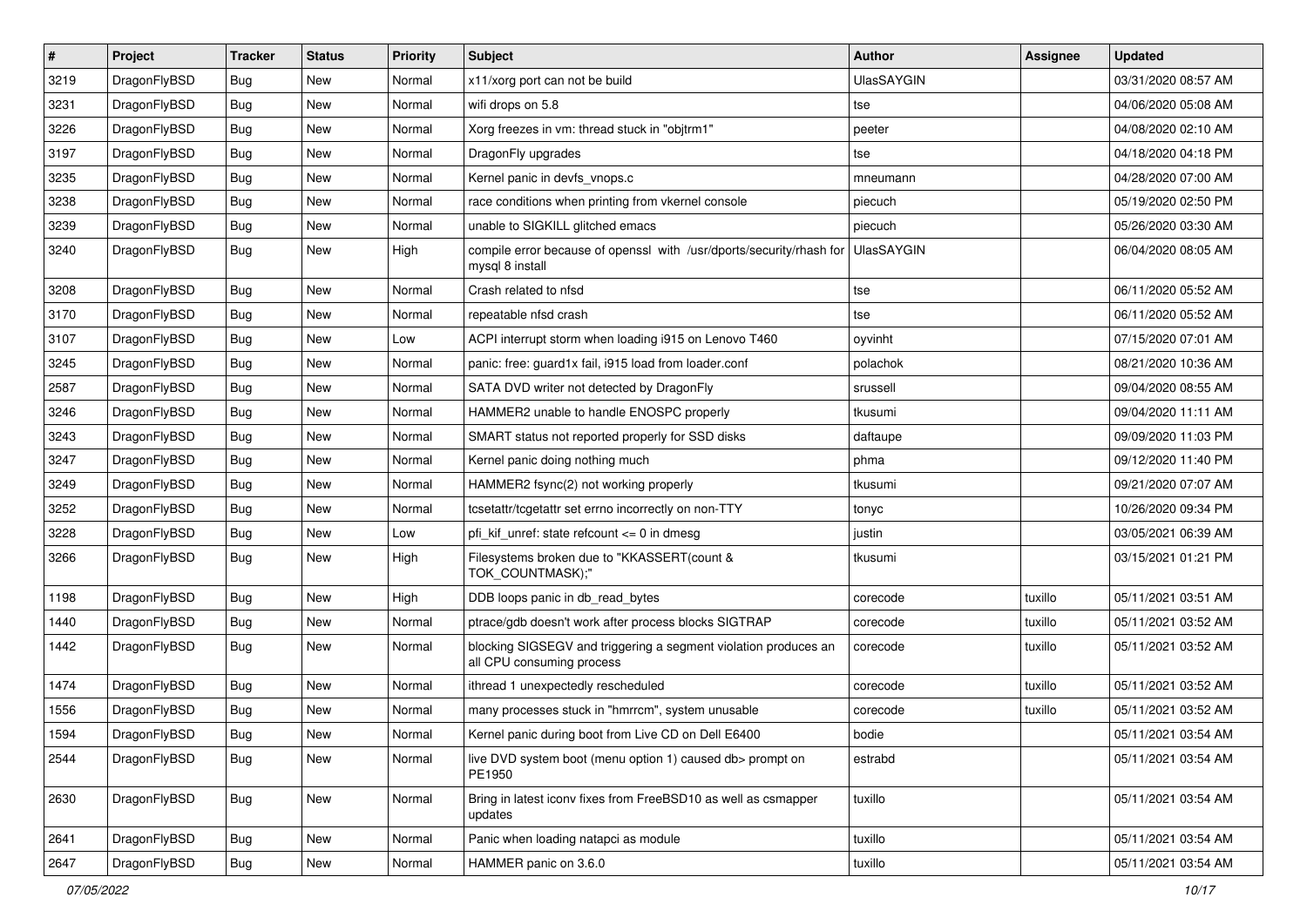| $\sharp$ | Project      | <b>Tracker</b> | <b>Status</b> | <b>Priority</b> | Subject                                                                                                              | <b>Author</b>   | Assignee  | <b>Updated</b>      |
|----------|--------------|----------------|---------------|-----------------|----------------------------------------------------------------------------------------------------------------------|-----------------|-----------|---------------------|
| 2708     | DragonFlyBSD | <b>Bug</b>     | New           | Normal          | unable to send TCP nor UDP on age(4) interface                                                                       | dermiste        |           | 05/11/2021 03:54 AM |
| 2067     | DragonFlyBSD | <b>Bug</b>     | New           | Normal          | sound/pcm: "play interrupt timeout, channel dead"                                                                    | matthiasr       |           | 05/11/2021 03:55 AM |
| 2735     | DragonFlyBSD | <b>Bug</b>     | New           | Urgent          | iwn panics SYSSASSERT                                                                                                | cnb             |           | 05/11/2021 03:55 AM |
| 2736     | DragonFlyBSD | <b>Bug</b>     | New           | High            | kernel panics on acpi_timer_probe function                                                                           | cnb             |           | 05/11/2021 03:55 AM |
| 2808     | DragonFlyBSD | <b>Bug</b>     | <b>New</b>    | Normal          | X freeze by switching between X and VT - results in black screen                                                     | lukesky333      |           | 05/11/2021 03:55 AM |
| 2825     | DragonFlyBSD | <b>Bug</b>     | <b>New</b>    | High            | 3x dhclient = hanging system (objcache exhausted)                                                                    | jaccovonb       | sepherosa | 05/11/2021 03:55 AM |
| 1293     | DragonFlyBSD | <b>Bug</b>     | New           | Normal          | 2.2.1-REL Installer Request                                                                                          | mk              | tuxillo   | 05/11/2021 04:00 AM |
| 1313     | DragonFlyBSD | <b>Bug</b>     | <b>New</b>    | Low             | Signal code in kernel needs major overhaul (signal queues,<br>si code, si addr)                                      | hasso           |           | 05/11/2021 04:00 AM |
| 2675     | DragonFlyBSD | <b>Bug</b>     | <b>New</b>    | Low             | Ultimate N WiFi Link 5300 get iwn_intr: fatal firmware error on 5GHz                                                 | revuwa          |           | 05/11/2021 04:07 AM |
| 2828     | DragonFlyBSD | <b>Bug</b>     | New           | High            | On AMD APUs and Bulldozer CPUs, the machdep.cpu_idle_hlt<br>sysctl should be 3 by default                            | vadaszi         | vadaszi   | 05/11/2021 04:07 AM |
| 2852     | DragonFlyBSD | <b>Bug</b>     | New           | Normal          | Hammer File System - hangs on undo during system boot / mount -<br>will not recover on DragonFlyBSD newer than 3.6.0 | abale           |           | 05/11/2021 04:07 AM |
| 3101     | DragonFlyBSD | <b>Bug</b>     | New           | Low             | PFI CGI install not working in dragonflybsd 5.0.1 USB install                                                        | bnegre82        |           | 05/11/2021 04:14 AM |
| 2917     | DragonFlyBSD | <b>Bug</b>     | <b>New</b>    | Normal          | da8: reading primary partition table: error accessing offset<br>000000000000 for 512                                 | liweitianux     |           | 05/11/2021 08:43 PM |
| 2806     | DragonFlyBSD | <b>Bug</b>     | <b>New</b>    | Normal          | failed to configure a link-local address on ath0 (errno = 22)                                                        | Chingyuan       |           | 05/25/2021 01:00 AM |
| 3281     | DragonFlyBSD | <b>Bug</b>     | New           | Normal          | Crash after leaving unattended for a while                                                                           | bhaible         |           | 07/10/2021 03:32 AM |
| 3284     | DragonFlyBSD | <b>Bug</b>     | New           | Normal          | Wrong towlower() result for U+038A                                                                                   | bhaible         |           | 07/10/2021 03:34 AM |
| 3283     | DragonFlyBSD | <b>Bug</b>     | <b>New</b>    | Normal          | mknodat() cannot create FIFOs                                                                                        | bhaible         |           | 07/10/2021 03:34 AM |
| 3282     | DragonFlyBSD | <b>Bug</b>     | <b>New</b>    | Normal          | unexpected errno value from fopen()                                                                                  | bhaible         |           | 07/10/2021 03:34 AM |
| 3280     | DragonFlyBSD | <b>Bug</b>     | <b>New</b>    | Normal          | KMS console and i915(4) not working in 6.0                                                                           | cmusser         |           | 07/10/2021 03:35 AM |
| 3278     | DragonFlyBSD | <b>Bug</b>     | New           | Normal          | Second screen image is distorted                                                                                     | arcade@b1t.name |           | 07/10/2021 03:36 AM |
| 3189     | DragonFlyBSD | <b>Bug</b>     | New           | Normal          | Allow DragonFly Mail Agent to accept an alternate config via<br>command line switch                                  | iang            |           | 08/16/2021 12:42 AM |
| 3298     | DragonFlyBSD | <b>Bug</b>     | New           | Normal          | Running "w" and having logged in via XDM through VNC, "w" prints<br>an extra error message                           | piecuch         |           | 10/25/2021 09:16 AM |
| 3302     | DragonFlyBSD | <b>Bug</b>     | <b>New</b>    | Normal          | Will not boot on System76 Lemur Pro (lemp10)                                                                         | piecuch         |           | 11/03/2021 10:21 AM |
| 1559     | DragonFlyBSD | <b>Bug</b>     | <b>New</b>    | Normal          | kernel trap                                                                                                          | phma            |           | 11/27/2021 08:43 AM |
| 1947     | DragonFlyBSD | <b>Bug</b>     | New           | Low             | GA-880GM-UD2H (rev. 1.3) AHCI fails to detect disks at the end of<br>the RAID controller                             | eocallaghan     |           | 11/27/2021 08:46 AM |
| 3301     | DragonFlyBSD | <b>Bug</b>     | <b>New</b>    | Normal          | Gkrellm from the packages is not showing logged in users in main<br>window, logged in users always $== 0$            | adrian          |           | 01/08/2022 04:24 AM |
| 3300     | DragonFlyBSD | Bug            | New           | Normal          | Running Xvnc from TigerVNC package through the INETD daemon<br>in TCP WAIT mode fails hard                           | adrian          |           | 01/08/2022 04:25 AM |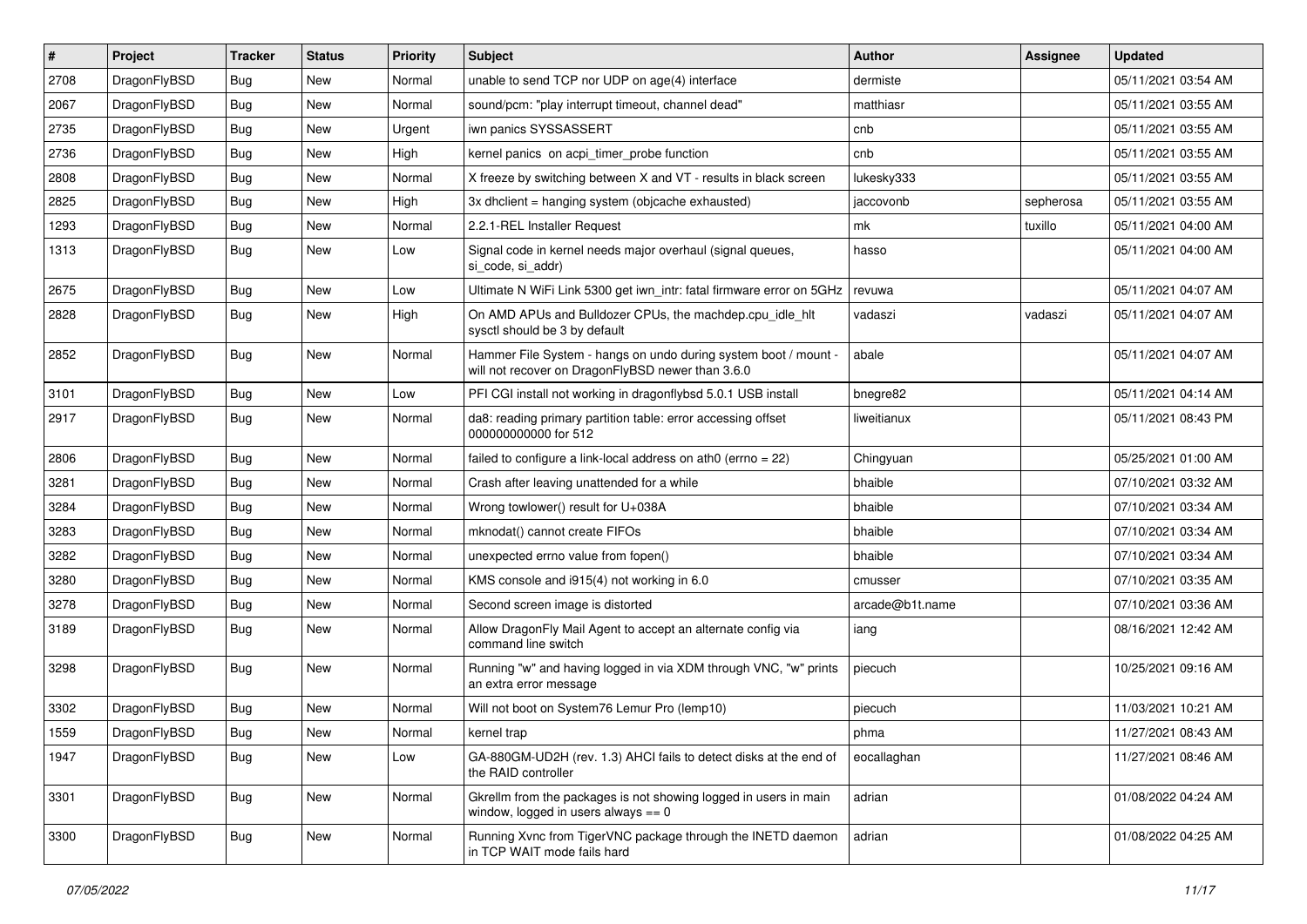| $\vert$ # | Project      | <b>Tracker</b> | <b>Status</b> | Priority | <b>Subject</b>                                                                             | Author            | Assignee | <b>Updated</b>      |
|-----------|--------------|----------------|---------------|----------|--------------------------------------------------------------------------------------------|-------------------|----------|---------------------|
| 3311      | DragonFlyBSD | <b>Bug</b>     | <b>New</b>    | Low      | TrueCrypt support may cause kernel crash                                                   | arcade@b1t.name   |          | 04/29/2022 06:19 AM |
| 2585      | DragonFlyBSD | <b>Bug</b>     | New           | Normal   | Dfly 3.4.3 on ESXi 5.1, HP Smart Array P410 passthrough<br>recognised, but not functioning | yggdrasil         | swildner | 05/09/2022 08:14 AM |
| 3029      | DragonFlyBSD | <b>Bug</b>     | New           | Normal   | Running DflyBSD 4.8 on FreeBSD bhyve as a guest                                            | iron              |          | 05/13/2022 04:33 AM |
| 1774      | DragonFlyBSD | <b>Bug</b>     | <b>New</b>    | Normal   | New IP header cleanup branch available for testing                                         | dillon            |          | 05/15/2022 10:59 AM |
| 1826      | DragonFlyBSD | Bug            | New           | Normal   | panic during boot: assertion so->so port  in tcp input                                     | ftigeot           |          | 05/15/2022 11:05 AM |
| 1769      | DragonFlyBSD | <b>Bug</b>     | New           | Normal   | panic: assertion: _tp->tt_msg->tt_cpuid == mycpuid in<br>tcp callout active                | pavalos           | sjg      | 05/15/2022 11:07 AM |
| 1836      | DragonFlyBSD | Bug            | <b>New</b>    | Normal   | Incorrect TCP checksum show up in tcpdump                                                  | robgar1           |          | 05/15/2022 11:22 AM |
| 1818      | DragonFlyBSD | Bug            | New           | Normal   | panic: Bad tailq NEXT (kqueue issue ?)                                                     | ftigeot           |          | 05/15/2022 11:40 AM |
| 1877      | DragonFlyBSD | <b>Bug</b>     | <b>New</b>    | Normal   | Freeze during 1st hammer cleanup after new install                                         | elekktretterr     |          | 05/15/2022 11:43 AM |
| 1899      | DragonFlyBSD | <b>Bug</b>     | <b>New</b>    | Normal   | Keyboard doesn't work                                                                      | fransm            |          | 05/15/2022 03:32 PM |
| 3314      | DragonFlyBSD | Bug            | <b>New</b>    | Normal   | Bring virtio console(4) from FreeBSD                                                       | tuxillo           | tuxillo  | 05/29/2022 08:24 AM |
| 1942      | DragonFlyBSD | <b>Bug</b>     | <b>New</b>    | Normal   | locking against myself in getcacheblk()?                                                   | qhwt.dfly         |          | 05/31/2022 02:15 PM |
| 1982      | DragonFlyBSD | Bug            | New           | Low      | There is no linuxulator on x86-64                                                          | herrgard          |          | 05/31/2022 02:25 PM |
| 1975      | DragonFlyBSD | <b>Bug</b>     | <b>New</b>    | Normal   | Applications seg fault in select() and poll()                                              | rumcic            |          | 05/31/2022 02:58 PM |
| 2042      | DragonFlyBSD | Bug            | New           | Normal   | kernel panic, when run boot0cfg                                                            | sepherosa         |          | 05/31/2022 03:01 PM |
| 1876      | DragonFlyBSD | <b>Bug</b>     | New           | Normal   | devfs in $ ail + logging$ out from console(ttyv1+) -> panic                                | qhwt.dfly         | tuxillo  | 05/31/2022 03:24 PM |
| 2495      | DragonFlyBSD | Bug            | New           | High     | DFBSD v3.3.0.960.g553fe7 - ocnt != 0" failed in<br>prop_object_release                     | tuxillo           |          | 05/31/2022 04:08 PM |
| 2498      | DragonFlyBSD | <b>Bug</b>     | New           | Normal   | DFBSD v3.2.2-RELEASE - LIST FIRST(&bp->b dep) == NULL"<br>failed in vfs_vmio_release       | tuxillo           |          | 05/31/2022 04:09 PM |
| 3313      | DragonFlyBSD | <b>Bug</b>     | <b>New</b>    | Normal   | Can't boot from my live USB at all. The kernel loading process<br>hangs.                   | rempas            |          | 06/03/2022 12:16 AM |
| 2509      | DragonFlyBSD | <b>Bug</b>     | <b>New</b>    | Normal   | Redefinition of DIRBLKSIZ in restore(8)                                                    | swildner          |          | 06/04/2022 04:40 AM |
| 3316      | DragonFlyBSD | Bug            | New           | Normal   | hammer2_dirent_create() allows creating >1 dirents with the same<br>name                   | tkusumi           |          | 06/05/2022 12:35 PM |
| 731       | DragonFlyBSD | <b>Bug</b>     | <b>New</b>    | Normal   | system freeze on "slice too large"                                                         | corecode          | tuxillo  | 06/25/2022 04:01 AM |
| 3319      | DragonFlyBSD | Bug            | New           | Normal   | setproctitle() calls can change effect of later setproctitle() calls                       | tonyc             |          | 06/29/2022 06:10 PM |
| 2282      | DragonFlyBSD | <b>Bug</b>     | In Progress   | Normal   | gdb segfaults with certain corefiles                                                       | tuxillo           |          | 01/18/2012 04:40 PM |
| 1669      | DragonFlyBSD | Bug            | In Progress   | Normal   | Drive wont open using button                                                               | elekktretterr     |          | 02/29/2012 12:05 PM |
| 2345      | DragonFlyBSD | <b>Bug</b>     | In Progress   | Normal   | DFBSD v3.1.0.457.gd679f - NFS panic on diskless station                                    | tuxillo           |          | 04/07/2012 05:22 PM |
| 2351      | DragonFlyBSD | Bug            | In Progress   | Normal   | DFBSD v3.1.0.579.g44ccf - Stuck during startup, random freezes                             | tuxillo           |          | 04/24/2012 08:21 AM |
| 2296      | DragonFlyBSD | Bug            | In Progress   | High     | panic: assertion "m->wire_count > 0" failed                                                | thomas.nikolajsen |          | 08/30/2012 06:09 AM |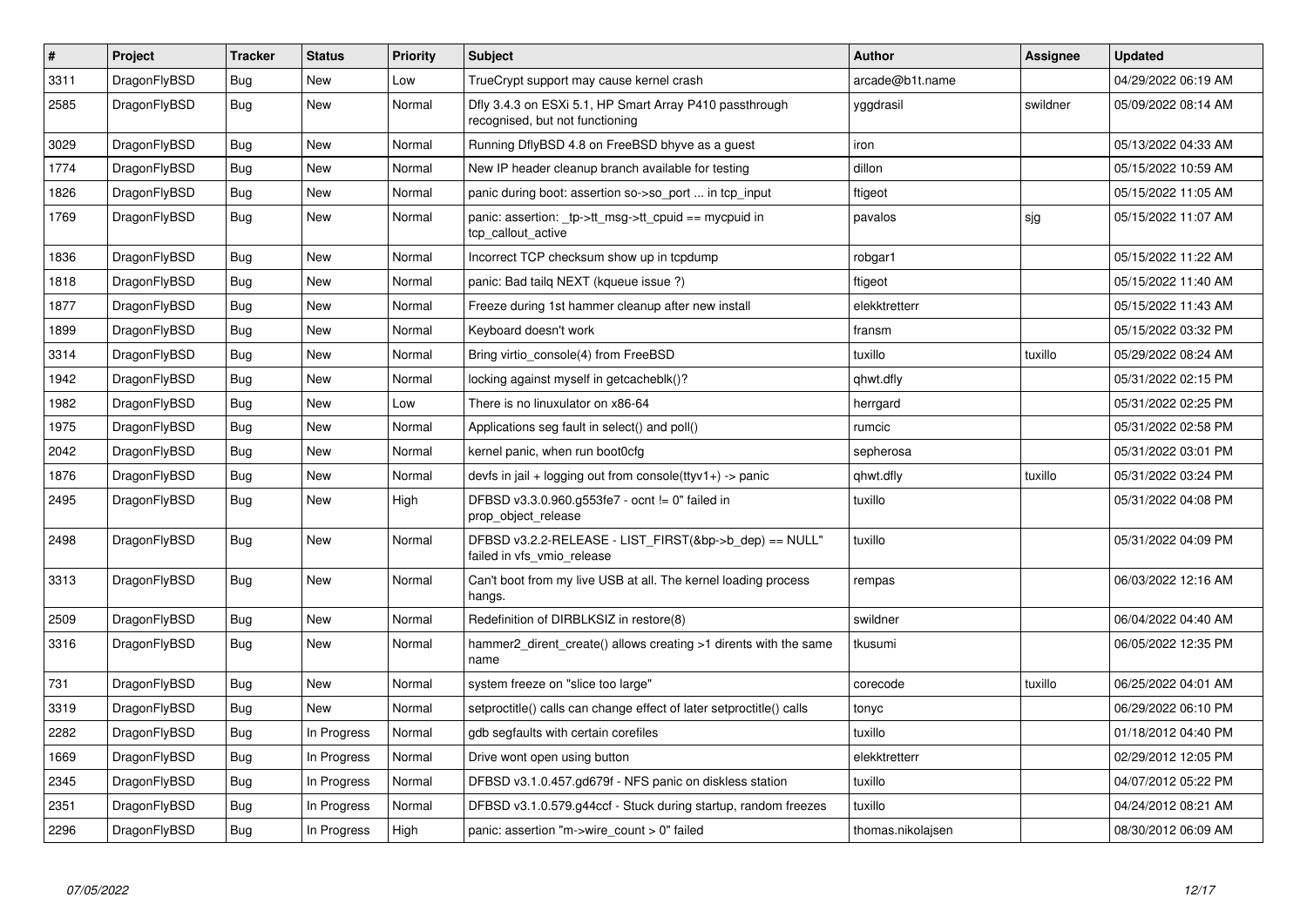| $\pmb{\#}$ | Project      | <b>Tracker</b> | <b>Status</b> | <b>Priority</b> | Subject                                                                                                | <b>Author</b> | Assignee | <b>Updated</b>      |
|------------|--------------|----------------|---------------|-----------------|--------------------------------------------------------------------------------------------------------|---------------|----------|---------------------|
| 2353       | DragonFlyBSD | Bug            | In Progress   | Normal          | panic: assertion "gd->gd_spinlocks_wr == 0" failed in<br>bsd4 schedulerclock                           | jaydg         | alexh    | 11/28/2012 01:57 AM |
| 2499       | DragonFlyBSD | <b>Bug</b>     | In Progress   | Urgent          | DRAGONFLY 3 2 lockd not responding correctly                                                           | Nerzhul       |          | 01/22/2013 12:47 PM |
| 331        | DragonFlyBSD | Bug            | In Progress   | Normal          | ftpsesame (aka Bridging S01E03)                                                                        | bastyaelvtars |          | 03/09/2013 12:28 PM |
| 725        | DragonFlyBSD | <b>Bug</b>     | In Progress   | Low             | 'make distribution' fails w/'ro' /usr/obj                                                              | c.turner      |          | 03/09/2013 01:01 PM |
| 1502       | DragonFlyBSD | <b>Bug</b>     | In Progress   | Normal          | Lock while deleting files from nohistory HAMMER directories                                            | hasso         |          | 03/10/2013 04:28 AM |
| 2549       | DragonFlyBSD | <b>Bug</b>     | In Progress   | Normal          | netgraph7: Kernel page fault.                                                                          | russiane39    | nant     | 05/10/2013 11:20 PM |
| 1302       | DragonFlyBSD | <b>Bug</b>     | In Progress   | Normal          | Checkpoint regression?                                                                                 | sjg           | sjg      | 07/10/2013 05:22 PM |
| 2731       | DragonFlyBSD | Bug            | In Progress   | Normal          | Screen full of random colors when starting Xorg with Intel Haswell<br>HD Graphics P4600                | jkatzmaier    |          | 11/12/2014 04:08 PM |
| 2391       | DragonFlyBSD | <b>Bug</b>     | In Progress   | Normal          | System lock with ahci and acpi enabled on ATI RS690 chipset with<br>SMB600 sata controller             | jorisgio      | vadaszi  | 06/03/2015 03:51 PM |
| 2819       | DragonFlyBSD | <b>Bug</b>     | In Progress   | Normal          | Random micro system freezes after a week of uptime                                                     | ftigeot       | dillon   | 08/16/2015 08:46 PM |
| 1307       | DragonFlyBSD | <b>Bug</b>     | In Progress   | Normal          | hammer tid -2 shows unexpected result                                                                  | corecode      |          | 10/18/2016 05:29 PM |
| 3021       | DragonFlyBSD | Bug            | In Progress   | Normal          | sys/dev/drm/i915/i915_gem_stolen.c:115]: (error) Signed integer<br>overflow for expression '65535<<20' | dcb           |          | 04/11/2017 12:46 PM |
| 3011       | DragonFlyBSD | Bug            | In Progress   | Normal          | dragonfly/sys/dev/netif/re/re.c: suspicious code ?                                                     | dcb           |          | 07/29/2017 01:26 AM |
| 3111       | DragonFlyBSD | <b>Bug</b>     | In Progress   | High            | Mouse lags every second heavily under X11                                                              | mneumann      |          | 12/12/2017 09:46 PM |
| 1390       | DragonFlyBSD | Bug            | In Progress   | Normal          | Use id_t type for {get,set}priority()                                                                  | Anonymous     | tuxillo  | 07/05/2019 02:18 AM |
| 2358       | DragonFlyBSD | Bug            | In Progress   | Normal          | DFBSD v3.0.2.32.g928ca - panic: hammer: insufficient undo FIFO<br>space!                               | tuxillo       | tuxillo  | 05/10/2021 02:50 AM |
| 781        | DragonFlyBSD | <b>Bug</b>     | In Progress   | Normal          | fdisk uses wrong geometry on usb flash drives                                                          | corecode      | tuxillo  | 05/11/2021 03:50 AM |
| 884        | DragonFlyBSD | Bug            | In Progress   | High            | Performance/memory problems under filesystem IO load                                                   | hasso         |          | 05/11/2021 03:50 AM |
| 1030       | DragonFlyBSD | <b>Bug</b>     | In Progress   | Normal          | msdosfs umount panic                                                                                   | corecode      | tuxillo  | 05/11/2021 03:51 AM |
| 1368       | DragonFlyBSD | Bug            | In Progress   | Normal          | suspend signal race?                                                                                   | qhwt+dfly     |          | 05/11/2021 03:51 AM |
| 1469       | DragonFlyBSD | <b>Bug</b>     | In Progress   | Normal          | Hammer history security concern                                                                        | corecode      | tuxillo  | 05/11/2021 03:52 AM |
| 1475       | DragonFlyBSD | Bug            | In Progress   | Normal          | kernel blocks with low memory and syscons setting a high res mode<br>scrollback                        | corecode      | tuxillo  | 05/11/2021 03:52 AM |
| 1528       | DragonFlyBSD | <b>Bug</b>     | In Progress   | Normal          | ktrace does not show proper return values for pipe(2)                                                  | corecode      | tuxillo  | 05/11/2021 03:52 AM |
| 1547       | DragonFlyBSD | <b>Bug</b>     | In Progress   | Normal          | disklabel64 automatic sizing                                                                           | corecode      | tuxillo  | 05/11/2021 03:52 AM |
| 1583       | DragonFlyBSD | <b>Bug</b>     | In Progress   | Normal          | panic: assertion: cursor->trans->sync_lock_refs > 0 in<br>hammer recover cursor                        | corecode      | tuxillo  | 05/11/2021 03:53 AM |
| 1584       | DragonFlyBSD | <b>Bug</b>     | In Progress   | Normal          | can't use ssh from jail: debug1: read passphrase: can't open<br>/dev/tty: Device busy                  | corecode      | tuxillo  | 05/11/2021 03:53 AM |
| 604        | DragonFlyBSD | <b>Bug</b>     | In Progress   | Normal          | 1.8.1-RELEASE - clock runs fast on mainboard ASUS P5A-B                                                | yeti          |          | 05/11/2021 03:55 AM |
| 998        | DragonFlyBSD | <b>Bug</b>     | In Progress   | Normal          | Unconfiguring a vn while it is mounted                                                                 | rumcic        | tuxillo  | 05/11/2021 04:00 AM |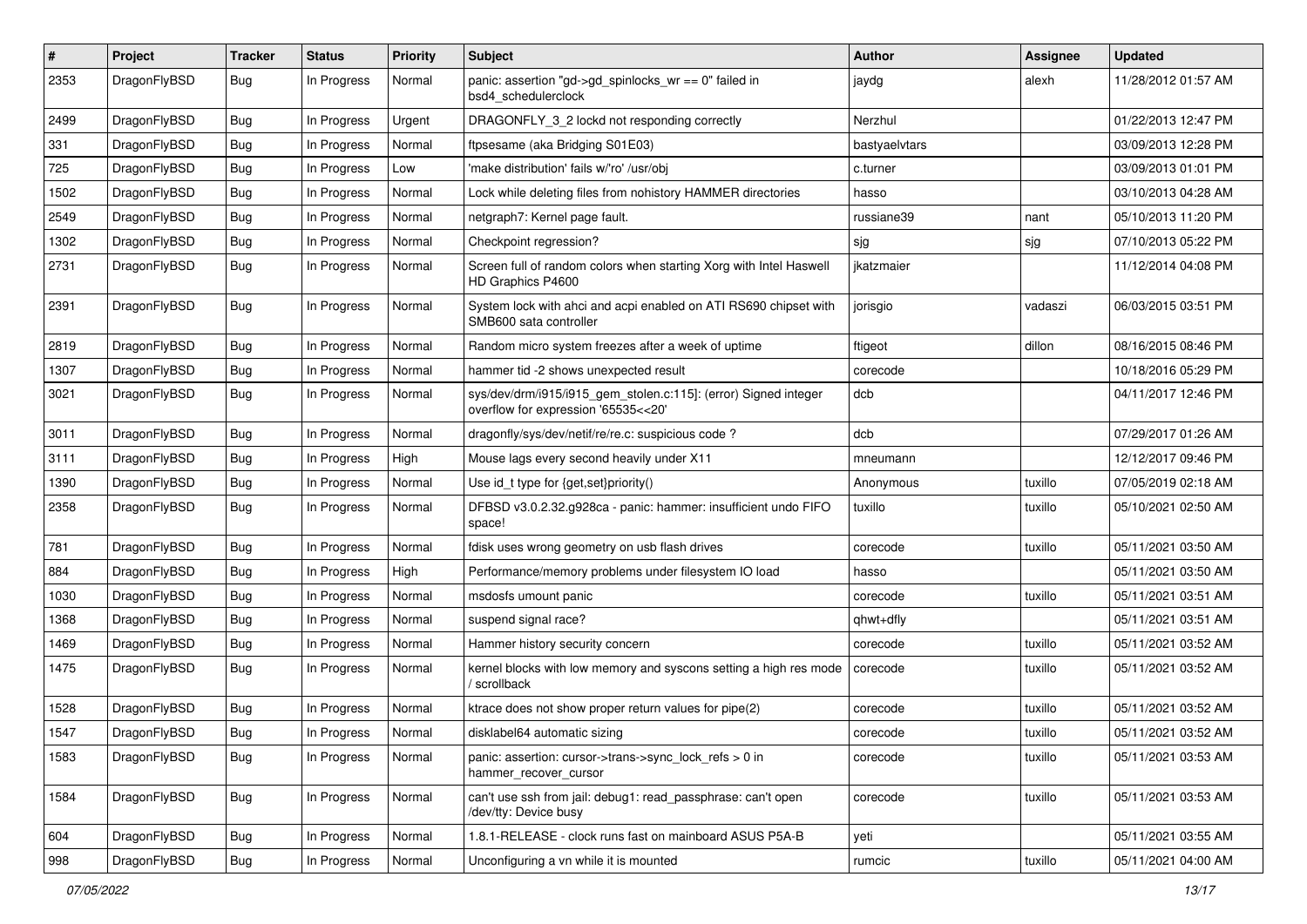| #    | Project      | <b>Tracker</b> | <b>Status</b> | <b>Priority</b> | <b>Subject</b>                                                                                            | <b>Author</b>      | Assignee  | <b>Updated</b>      |
|------|--------------|----------------|---------------|-----------------|-----------------------------------------------------------------------------------------------------------|--------------------|-----------|---------------------|
| 1148 | DragonFlyBSD | <b>Bug</b>     | In Progress   | Low             | BCM4311 wireless network adapter detected but not functional                                              | archimedes.gaviola |           | 05/11/2021 04:00 AM |
| 1181 | DragonFlyBSD | <b>Bug</b>     | In Progress   | Normal          | ACX111 panic                                                                                              | elekktretterr      |           | 05/11/2021 04:00 AM |
| 1218 | DragonFlyBSD | <b>Bug</b>     | In Progress   | Normal          | panic: assertion: $error == 0$ in hammer start transaction                                                | rumcic             |           | 05/11/2021 04:00 AM |
| 1336 | DragonFlyBSD | <b>Bug</b>     | In Progress   | Normal          | Still looking for reports of missed directory entries w/ HAMMER                                           | dillon             |           | 05/11/2021 04:00 AM |
| 168  | DragonFlyBSD | <b>Bug</b>     | In Progress   | Normal          | Livelocked limit engaged while trying to setup IPW wireless                                               | mschacht           | sepherosa | 05/11/2021 04:05 AM |
| 1744 | DragonFlyBSD | <b>Bug</b>     | In Progress   | Normal          | HAMMER fsstress panic in hammer setup child callback                                                      | vsrinivas          |           | 05/11/2021 04:05 AM |
| 1749 | DragonFlyBSD | Bug            | In Progress   | Normal          | HAMMER fsstress panic in hammer_flush_inode_core<br>'ip->flush state != HAMMER FST FLUSH'                 | vsrinivas          |           | 05/11/2021 04:06 AM |
| 2013 | DragonFlyBSD | <b>Bug</b>     | In Progress   | Normal          | oversized DMA request loop                                                                                | josepht            |           | 05/11/2021 04:06 AM |
| 2631 | DragonFlyBSD | Bug            | In Progress   | Low             | Verify library versioning current with full package build and switch it<br>on (after publishing packages) | tuxillo            |           | 05/11/2021 04:06 AM |
| 2414 | DragonFlyBSD | <b>Bug</b>     | In Progress   | Normal          | Lenovo S10 acpi freeze (not new)                                                                          | davshao            |           | 05/11/2021 04:13 AM |
| 3089 | DragonFlyBSD | <b>Bug</b>     | In Progress   | Normal          | vtnet(4) - disable TCP checksum offload by default                                                        | jlane              | vadaszi   | 05/11/2021 04:14 AM |
| 3113 | DragonFlyBSD | <b>Bug</b>     | In Progress   | Urgent          | Booting vKernel fails due being out of swap space                                                         | tcullen            |           | 05/11/2021 04:14 AM |
| 3269 | DragonFlyBSD | <b>Bug</b>     | In Progress   | Normal          | Is double-buffer'd buf still required by HAMMER2?                                                         | tkusumi            |           | 05/12/2021 04:09 PM |
| 3295 | DragonFlyBSD | <b>Bug</b>     | In Progress   | Normal          | Adapt devel/libvirt for nvmm                                                                              | tuxillo            | tuxillo   | 11/03/2021 04:56 PM |
| 3299 | DragonFlyBSD | <b>Bug</b>     | In Progress   | Normal          | DragonFlyBSD reports utterly wrong uptime (most of the time, right<br>after booting in)                   | adrian             |           | 11/11/2021 01:43 PM |
| 2797 | DragonFlyBSD | <b>Bug</b>     | In Progress   | Low             | vkernels with & without machdep.pmap mmu optimize                                                         | yellowrabbit2010   |           | 11/27/2021 08:06 AM |
| 1661 | DragonFlyBSD | <b>Bug</b>     | In Progress   | Normal          | panic on password entry mount smb filesystem                                                              | vsrinivas          |           | 11/27/2021 08:29 AM |
| 1819 | DragonFlyBSD | <b>Bug</b>     | In Progress   | Low             | truss - Major revamping task list                                                                         | tuxillo            | tuxillo   | 11/27/2021 08:45 AM |
| 3310 | DragonFlyBSD | <b>Bug</b>     | In Progress   | Normal          | NVMM+QEMU fail to boot with UEFI: Mem Assist Failed<br>[gpa=0xfffffff0]                                   | liweitianux        |           | 01/11/2022 03:22 PM |
| 3028 | DragonFlyBSD | <b>Bug</b>     | In Progress   | Normal          | installer: confusion of set/get disk encryption passphrase dialogs                                        | liweitianux        | tuxillo   | 06/03/2022 05:13 PM |
| 2360 | DragonFlyBSD | <b>Bug</b>     | In Progress   | Normal          | Wishlist: virtio driver import                                                                            | vsrinivas          |           | 06/04/2022 04:16 AM |
| 3317 | DragonFlyBSD | Bug            | In Progress   | Normal          | Network vtnet0 not working on Hetzner cloud                                                               | mneumann           |           | 06/18/2022 03:55 AM |
| 1921 | DragonFlyBSD | <b>Bug</b>     | In Progress   | Normal          | we miss mlockall                                                                                          | alexh              | tuxillo   | 06/18/2022 04:08 AM |
| 3318 | DragonFlyBSD | <b>Bug</b>     | In Progress   | Normal          | Segmenation fault when a process resumed with checkpt exits                                               | zabolekar          | tuxillo   | 06/18/2022 08:24 AM |
| 742  | DragonFlyBSD | Bug            | In Progress   | Normal          | umount problems with multiple mounts                                                                      | corecode           | tuxillo   | 06/25/2022 04:02 AM |
| 2037 | DragonFlyBSD | <b>Bug</b>     | Feedback      | Normal          | Panic Bad link elm while building packages                                                                | ftigeot            | dillon    | 04/21/2011 07:20 AM |
| 2100 | DragonFlyBSD | <b>Bug</b>     | Feedback      | Normal          | devfs related panic                                                                                       | sepherosa          | alexh     | 07/10/2011 02:29 PM |
| 2081 | DragonFlyBSD | <b>Bug</b>     | Feedback      | Normal          | Panic on device "detach" / "failure"                                                                      | vsrinivas          |           | 02/29/2012 07:11 AM |
| 1860 | DragonFlyBSD | Bug            | Feedback      | Normal          | Panic while creating UFS fs on vn(4) for initrd                                                           | matthias           |           | 02/29/2012 07:16 AM |
| 2090 | DragonFlyBSD | <b>Bug</b>     | Feedback      | Normal          | snd_hda does not support headphone automute                                                               | justin             |           | 03/29/2012 08:03 PM |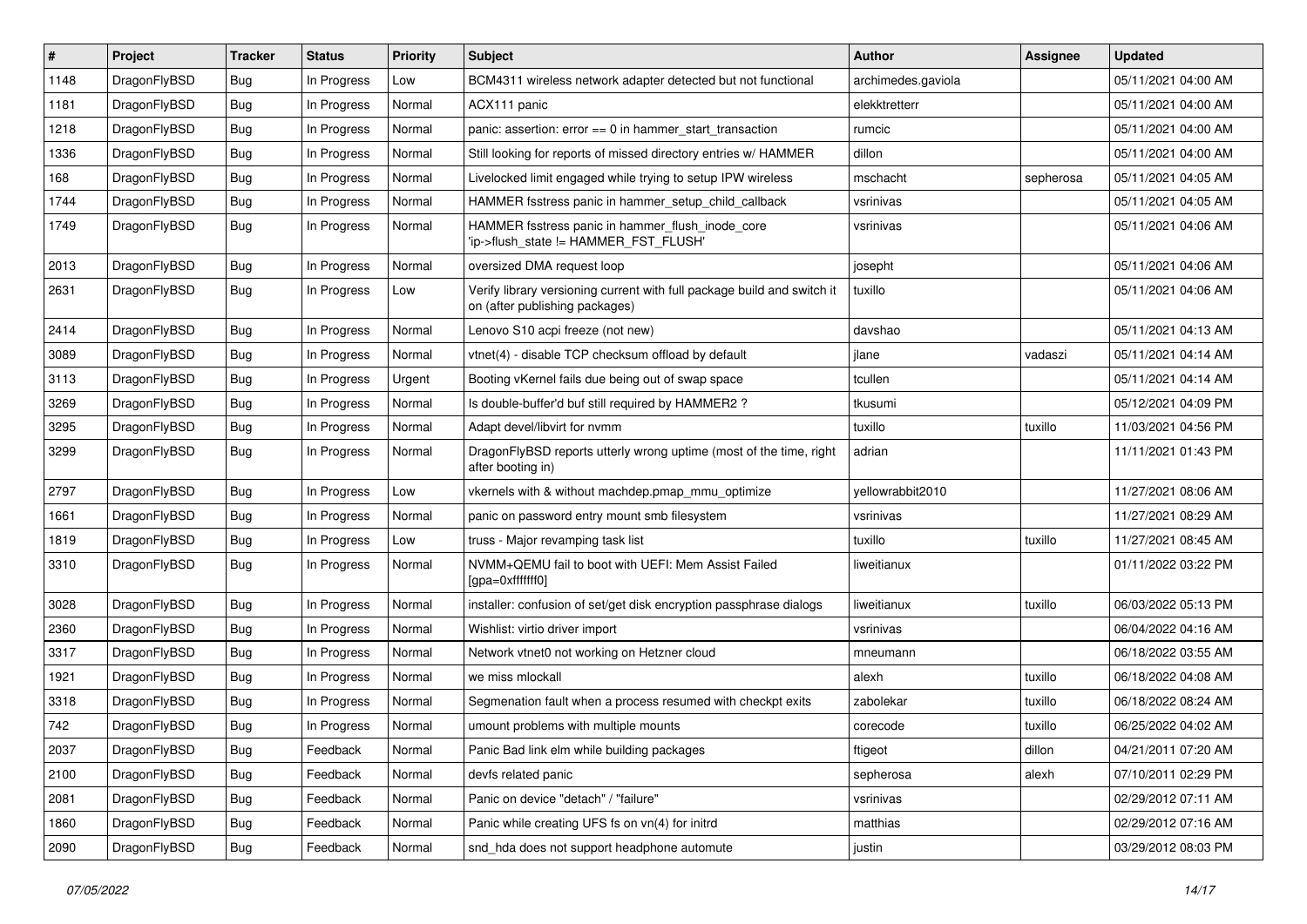| $\pmb{\#}$ | Project      | <b>Tracker</b> | <b>Status</b> | <b>Priority</b> | <b>Subject</b>                                                                                  | <b>Author</b>     | Assignee | Updated             |
|------------|--------------|----------------|---------------|-----------------|-------------------------------------------------------------------------------------------------|-------------------|----------|---------------------|
| 2347       | DragonFlyBSD | Bug            | Feedback      | High            | Hammer PFSes destroy does not give back full space allocated to<br><b>PFS</b>                   | sgeorge           |          | 07/19/2012 01:11 AM |
| 2396       | DragonFlyBSD | Bug            | Feedback      | High            | Latest 3.1 development version core dumps while destroying master<br><b>PFS</b>                 | sgeorge           |          | 01/23/2013 04:10 PM |
| 2288       | DragonFlyBSD | Bug            | Feedback      | Normal          | Random IO performance loss introduced since January 1st                                         | lentferj          |          | 01/23/2013 04:21 PM |
| 385        | DragonFlyBSD | Bug            | Feedback      | Low             | Mail archive address removal                                                                    | justin            | justin   | 03/09/2013 11:24 AM |
| 1144       | DragonFlyBSD | Bug            | Feedback      | Normal          | Incorrect clock under KVM                                                                       | msylvan           |          | 03/09/2013 01:17 PM |
| 1563       | DragonFlyBSD | <b>Bug</b>     | Feedback      | Normal          | reset(1) doesn't reset terminal to the defaults                                                 | hasso             |          | 03/10/2013 04:17 AM |
| 1489       | DragonFlyBSD | <b>Bug</b>     | Feedback      | Normal          | panic: ufs dirbad: bad dir                                                                      | rumcic            |          | 03/10/2013 04:34 AM |
| 293        | DragonFlyBSD | Bug            | Feedback      | Low             | Various updates to the handbook                                                                 | victor            | victor   | 03/10/2013 04:46 AM |
| 1249       | DragonFlyBSD | Bug            | Feedback      | Normal          | panic: ffs_vfree: freeing free inode                                                            | rumcic            |          | 03/10/2013 05:13 AM |
| 1250       | DragonFlyBSD | Bug            | Feedback      | Normal          | Panic upon plugging an USB flash drive into the machine                                         | rumcic            |          | 03/10/2013 05:17 AM |
| 1668       | DragonFlyBSD | <b>Bug</b>     | Feedback      | Normal          | Power button not working                                                                        | elekktretterr     |          | 03/10/2013 06:22 AM |
| 1824       | DragonFlyBSD | Bug            | Feedback      | Normal          | kernel panic, x86, 2.7.3.859.ge5104                                                             | akirchhoff135014  |          | 03/10/2013 07:49 AM |
| 2556       | DragonFlyBSD | Bug            | Feedback      | Normal          | DragonFly v3.5.0.81.gd3479 - Process signal weirdness                                           | tuxillo           |          | 12/17/2013 03:48 PM |
| 285        | DragonFlyBSD | <b>Bug</b>     | Feedback      | Low             | interrupt latency with re without ip address configured                                         | thomas.nikolajsen |          | 02/20/2014 10:30 AM |
| 570        | DragonFlyBSD | Bug            | Feedback      | Normal          | 1.8.x: ACPI problems                                                                            | qhwt+dfly         |          | 06/02/2014 03:45 AM |
| 1330       | DragonFlyBSD | Bug            | Feedback      | Normal          | Hammer, usb disk, SYNCHRONIZE CACHE failure                                                     | josepht           |          | 06/02/2014 04:56 AM |
| 1592       | DragonFlyBSD | <b>Bug</b>     | Feedback      | Normal          | AcpiOSUnmapMemory: Warning, deallocation did not track<br>allocation.                           | eocallaghan       |          | 06/02/2014 07:45 AM |
| 1579       | DragonFlyBSD | <b>Bug</b>     | Feedback      | Normal          | dfly 2.4.1 does not like HP DL360G4p and Smart Array 6400 with<br><b>MSA20</b>                  | tomaz.borstnar    | tuxillo  | 06/02/2014 02:44 PM |
| 2617       | DragonFlyBSD | Bug            | Feedback      | Normal          | Possible issue with wireless mouse on 3.6 release                                               | FilippoMo         |          | 01/14/2015 03:42 PM |
| 1456       | DragonFlyBSD | <b>Bug</b>     | Feedback      | Normal          | Microsoft wireless desktop problems                                                             | elekktretterr     |          | 01/15/2015 08:34 AM |
| 846        | DragonFlyBSD | <b>Bug</b>     | Feedback      | Normal          | USB bugs:usb mouse can't used!                                                                  | frankning         |          | 01/15/2015 08:36 AM |
| 979        | DragonFlyBSD | <b>Bug</b>     | Feedback      | Normal          | Failure-prone USB mass storage (SB600? msdosfs? CAM?)                                           | floid             |          | 01/15/2015 08:38 AM |
| 1127       | DragonFlyBSD | Bug            | Feedback      | Low             | cdrom drive not detected                                                                        | tgr               | corecode | 01/15/2015 08:55 AM |
| 1560       | DragonFlyBSD | Bug            | Feedback      | Normal          | Unable to modify partition table on ThinkPad T61p during install                                | rehsack           |          | 01/15/2015 08:57 AM |
| 1672       | DragonFlyBSD | Bug            | Feedback      | Normal          | panic (trap 12) around btree search() in 2.4.1-RELEASE                                          | floid             |          | 01/19/2015 03:36 AM |
| 2957       | DragonFlyBSD | <b>Bug</b>     | Feedback      | Normal          | swapoff -a followed by swapon -a doesn't give your swap back                                    | neilb             |          | 10/09/2016 04:17 AM |
| 2958       | DragonFlyBSD | Bug            | Feedback      | Normal          | Hammer FS dies during pruning after massive write load                                          | neilb             |          | 10/11/2016 04:20 AM |
| 1521       | DragonFlyBSD | Bug            | Feedback      | Normal          | amd64 2.4 livecd won't mount root at boot                                                       | bolapara          |          | 01/28/2018 03:45 AM |
| 1580       | DragonFlyBSD | Bug            | Feedback      | Normal          | Panic (Fatal trap 12: page fault while in kernel mode) while playing<br>with pf and netif names | rumcic            |          | 12/21/2018 01:21 AM |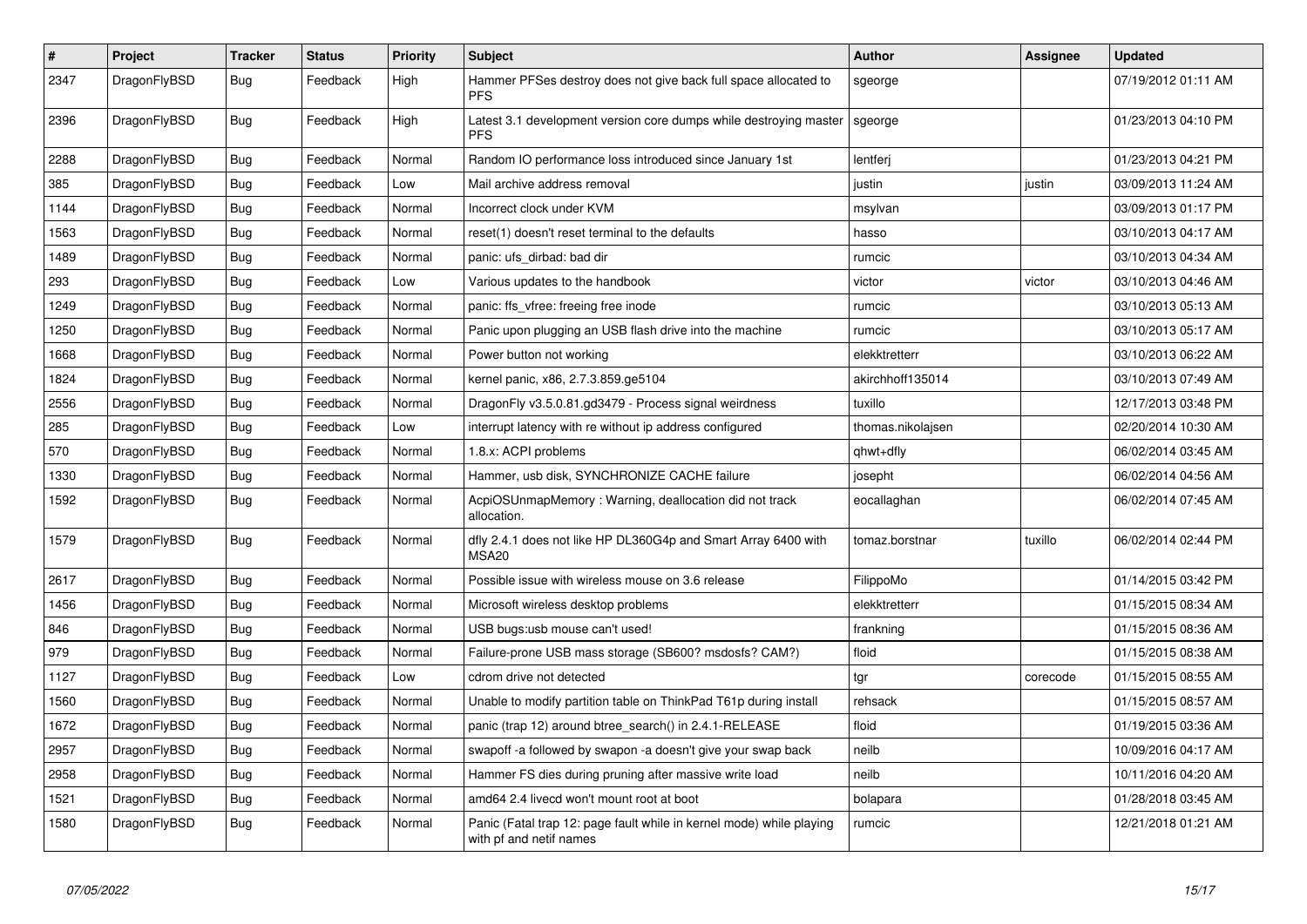| $\sharp$ | Project      | <b>Tracker</b> | <b>Status</b> | <b>Priority</b> | <b>Subject</b>                                                                                                                                           | Author         | Assignee | <b>Updated</b>      |
|----------|--------------|----------------|---------------|-----------------|----------------------------------------------------------------------------------------------------------------------------------------------------------|----------------|----------|---------------------|
| 3152     | DragonFlyBSD | Bug            | Feedback      | Normal          | Console's size in ttyv0 and single user mode is sticking to 80x25,<br>while ttyv1 can make use of the whole screen                                       | overtime       |          | 02/24/2019 01:08 AM |
| 3205     | DragonFlyBSD | <b>Bug</b>     | Feedback      | High            | Go compiler net test failing                                                                                                                             | t dfbsd        | tuxillo  | 05/10/2021 02:45 AM |
| 847      | DragonFlyBSD | <b>Bug</b>     | Feedback      | Normal          | processes getting stuck on mount point                                                                                                                   | corecode       | tuxillo  | 05/11/2021 03:50 AM |
| 901      | DragonFlyBSD | <b>Bug</b>     | Feedback      | Normal          | route show needs to get data from all cpus                                                                                                               | corecode       | tuxillo  | 05/11/2021 03:50 AM |
| 911      | DragonFlyBSD | <b>Bug</b>     | Feedback      | Normal          | kldload/kernel linker can exceed malloc reserve and panic system                                                                                         | corecode       | tuxillo  | 05/11/2021 03:51 AM |
| 1287     | DragonFlyBSD | <b>Bug</b>     | Feedback      | Normal          | altg configuration doesn't work                                                                                                                          | corecode       | tuxillo  | 05/11/2021 03:51 AM |
| 1587     | DragonFlyBSD | <b>Bug</b>     | Feedback      | Normal          | can't gdb across fork                                                                                                                                    | corecode       | tuxillo  | 05/11/2021 03:54 AM |
| 1101     | DragonFlyBSD | <b>Bug</b>     | Feedback      | Normal          | ohci related panic                                                                                                                                       | polachok       |          | 05/11/2021 04:00 AM |
| 1282     | DragonFlyBSD | <b>Bug</b>     | Feedback      | Normal          | panic (trap 12) when booting SMP kernel on Atom 330 (dual core)                                                                                          | tomaz.borstnar |          | 05/11/2021 04:00 AM |
| 1332     | DragonFlyBSD | <b>Bug</b>     | Feedback      | Normal          | DFBSD 2.2 - Booting usbcdrom/usbsticks on thinkpad hangs on<br>"BTX Halted"                                                                              | tuxillo        |          | 05/11/2021 04:00 AM |
| 1387     | DragonFlyBSD | <b>Bug</b>     | Feedback      | Normal          | zero-size malloc and ps: kvm_getprocs: Bad address                                                                                                       | qhwt+dfly      |          | 05/11/2021 04:00 AM |
| 1411     | DragonFlyBSD | <b>Bug</b>     | Feedback      | Normal          | Burning doesn't work with ahci(4)                                                                                                                        | hasso          | dillon   | 05/11/2021 04:00 AM |
| 1428     | DragonFlyBSD | <b>Bug</b>     | Feedback      | Low             | POSIX.1e implementation is too old                                                                                                                       | hasso          | tuxillo  | 05/11/2021 04:00 AM |
| 1429     | DragonFlyBSD | <b>Bug</b>     | Feedback      | Normal          | vkernel bug - "mfree: m->m_nextpkt != NULL"                                                                                                              | dillon         |          | 05/11/2021 04:00 AM |
| 1448     | DragonFlyBSD | Bug            | Feedback      | Normal          | panic: assertion: tp->tt_msg->tt_cpuid == mycpuid in<br>tcp_callout_active tcp_output tcp_usr_send netmsg_pru_send<br>netmsg_service tcpmsg_service_loop | dillon         |          | 05/11/2021 04:00 AM |
| 1454     | DragonFlyBSD | Bug            | Feedback      | Normal          | Unable to boot from external USB DVD drive                                                                                                               | elekktretterr  |          | 05/11/2021 04:01 AM |
| 1481     | DragonFlyBSD | <b>Bug</b>     | Feedback      | Normal          | panic: assertion: kva_p(buf) in soopt_from_kbuf (after ipfw pipe<br>show, 2.2.1-R)                                                                       | combiner       |          | 05/11/2021 04:01 AM |
| 1486     | DragonFlyBSD | <b>Bug</b>     | Feedback      | Normal          | Interrupt storm related to SATA DVD device                                                                                                               | hasso          |          | 05/11/2021 04:01 AM |
| 1577     | DragonFlyBSD | <b>Bug</b>     | Feedback      | Normal          | panic: assertion: leaf->base.obj_id == ip->obj_id in<br>hammer_ip_delete_range                                                                           | qhwt+dfly      |          | 05/11/2021 04:01 AM |
| 1591     | DragonFlyBSD | <b>Bug</b>     | Feedback      | Normal          | Lenovo X301 hangs with AHCI Driver CMD TIMEOUT<br>STS=d0 <bsy></bsy>                                                                                     | eocallaghan    |          | 05/11/2021 04:05 AM |
| 1613     | DragonFlyBSD | <b>Bug</b>     | Feedback      | Normal          | USB Keyboard not working on master                                                                                                                       | elekktretterr  |          | 05/11/2021 04:05 AM |
| 1618     | DragonFlyBSD | <b>Bug</b>     | Feedback      | Normal          | collision for 'struct pmap' when using RPC and <sys user.h=""></sys>                                                                                     | carenas        |          | 05/11/2021 04:05 AM |
| 1717     | DragonFlyBSD | Bug            | Feedback      | Normal          | HAMMER panic in hammer cursor down()                                                                                                                     | josepht1       |          | 05/11/2021 04:05 AM |
| 1745     | DragonFlyBSD | Bug            | Feedback      | Normal          | kmalloc panic                                                                                                                                            | josepht        |          | 05/11/2021 04:05 AM |
| 2636     | DragonFlyBSD | <b>Bug</b>     | Feedback      | Low             | Add -x flag to iostat (a la solaris)                                                                                                                     | tuxillo        |          | 05/11/2021 04:07 AM |
| 2638     | DragonFlyBSD | <b>Bug</b>     | Feedback      | High            | Fix machdep.pmap mmu optimize                                                                                                                            | tuxillo        |          | 05/11/2021 04:07 AM |
| 2644     | DragonFlyBSD | <b>Bug</b>     | Feedback      | Normal          | 3.6.0-REL trap 9 on boot                                                                                                                                 | memmerto       |          | 11/27/2021 08:08 AM |
| 2459     | DragonFlyBSD | <b>Bug</b>     | Feedback      | Normal          | apic problems with HP Probook 4510s                                                                                                                      | thowe          |          | 11/27/2021 08:22 AM |